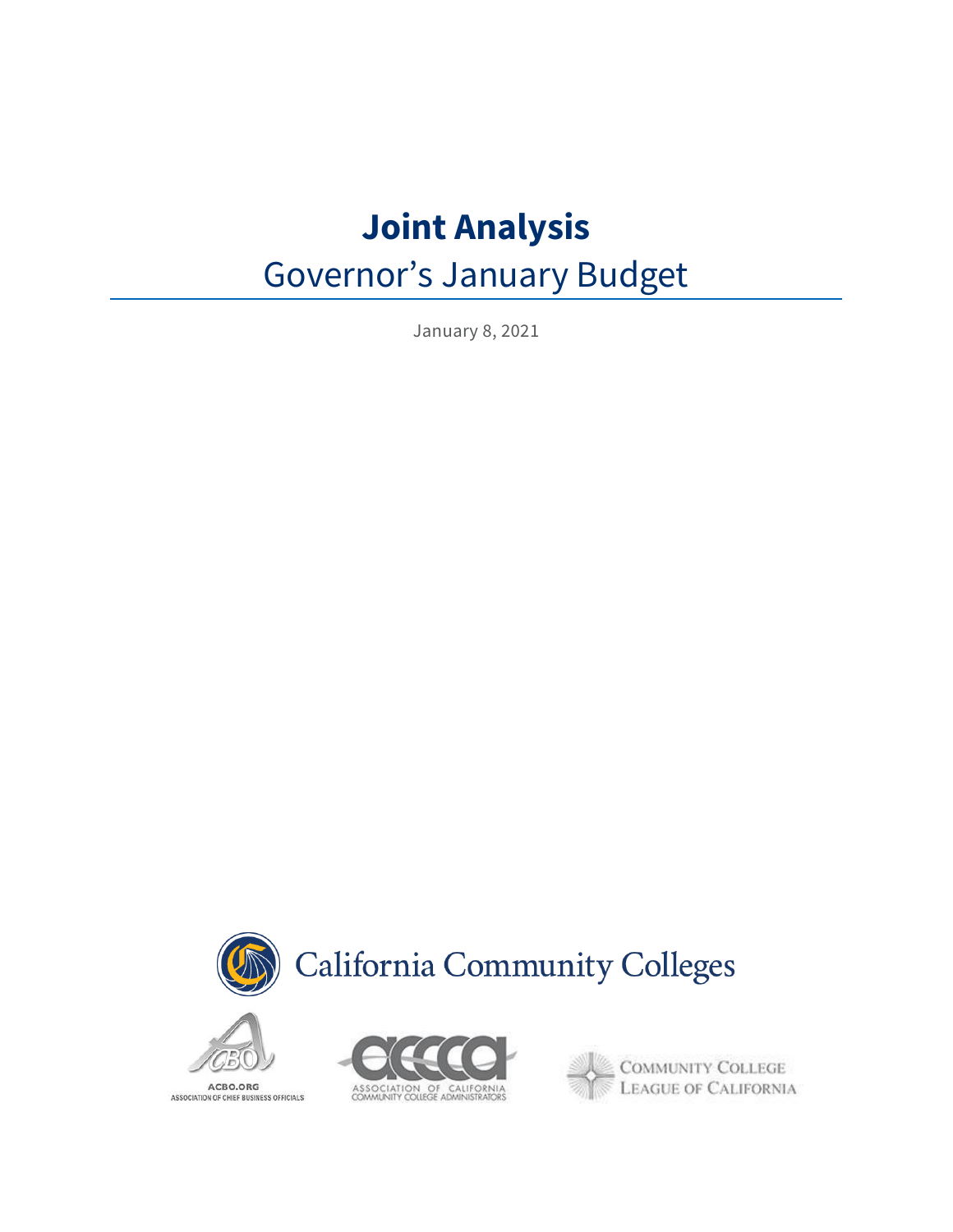# **Background**

This analysis was prepared by the California Community Colleges Chancellor's Office (Chancellor's Office) with support from the:

- Association of California Community College Administrators (ACCCA)
- Association of Chief Business Officials (ACBO)
- Community College League of California (League)

Its purpose is to provide information about the Governor's January budget proposal as a common resource for each organization's further analyses and advocacy efforts. Over the next several months, updated analyses will describe the proposed trailer bills, the Governor's May Revision, and the enacted budget.

# **Introduction**

Today, Governor Newsom released his budget proposal for the 2021-22 fiscal year. Under the proposal, the overall state budget would remain fairly flat compared to the enacted 2020-21 budget, increasing slightly to \$227.2 billion. General Fund spending would increase by about \$8.6 billion (5.5%) to \$164.5 billion.

The proposed budget maintains the state's recent commitment to paying down liabilities, maintaining reserves, and increasing spending primarily for one-time initiatives. Major themes of the Governor's Budget involve addressing urgent needs in the context of the coronavirus disease 2019 (COVID-19) and related economic impacts, including:

- Offering relief to low-income Californians from the impact of COVID-19, including an immediate "Golden State Stimulus" that would provide \$600 payments to individuals.
- Focusing on economic recovery through grants to small businesses; tax credits, grants and other incentives for job creation; and investments in workforce development strategies that encourage collaboration among higher education institutions and their local workforce partners.
- Providing support to facilitate re-opening schools for in-person learning, with a focus on younger students and on ensuring support for low-income students, English language learners, and foster youth.

# **Budget Overview**

The Governor's budget proposal for the California Community Colleges includes one-time investments in emergency student financial assistance, work-based learning, mental health, and student retention and (re)enrollment, along with new, ongoing investments in online education infrastructure and expansion of apprenticeships. It includes ongoing adjustments, including enrollment growth and cost-of-living adjustments (COLA), using updated estimates of revenue, enrollment, inflation, and student participation. The Governor's Budget also proposes to buy down a significant portion of the 2020-21 deferrals.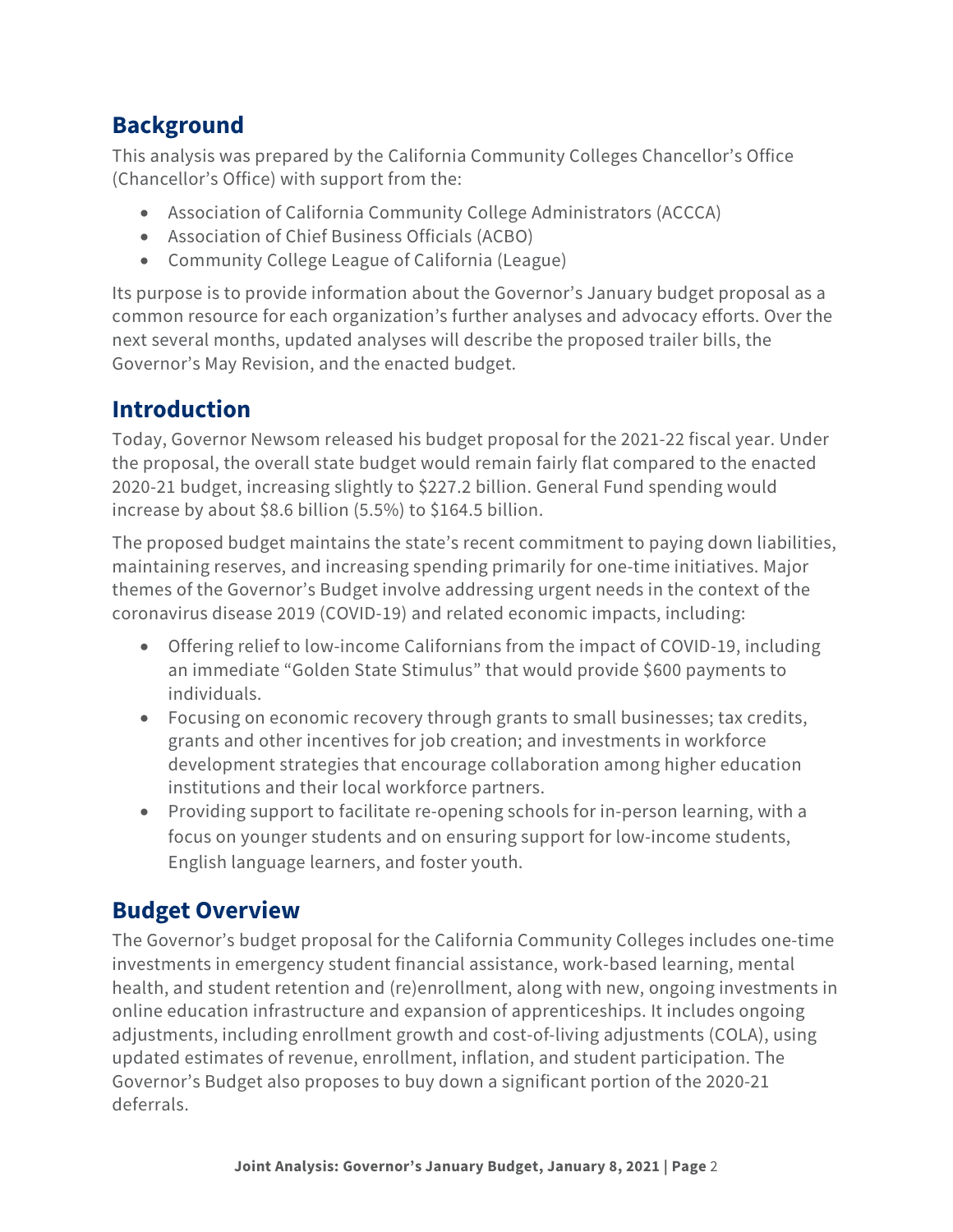#### BUDGET SHAPED BY CONTINUING HEALTH CRISIS AND ECONOMIC UNCERTAINTY

The 2020 Budget Act was affected by the public health emergency associated with the COVID-19 pandemic, and subsequent seismic shift in the state's economic conditions. The resulting recession led to a \$54.3 billion shortfall in the state budget and a \$13.6 billion drop in the Proposition 98 guarantee (across 2019-20 and 2020-21). The budget prevented immediate cuts to community college apportionments and categoricals by deferring approximately \$1.5 billion in funding for the system to 2021-22, with the hope that a significant share of the deferrals would be rescinded if Congress approved a fourth stimulus package with sufficient funding by October 15, 2020. That relief did not come until December, leaving the full deferral in place for 2020-21.

#### Economic and Budget Outlook Improved; Yet Caution Reigns

The budget outlook has improved since the 2020 Budget Act despite the dramatic increase in COVID-19 cases and continuing shutdowns across most of the state. State revenues continue to outperform earlier projections related to improving employment in many sectors, a growing housing market due to low interest rates and high demand, and sales of taxable goods replacing some of the resources previously spent on untaxed services. However, the economic recovery has been unequal, with the wealthy benefitting from a strong stock market and comparatively low unemployment in professional industries while the state's low-wage workers in industries most affected by the pandemic are left behind, exacerbating inequality. The Governor's Budget summary notes that, despite higher-than-expected revenues, the State faces an operating deficit as General Fund expenditures grow faster than the "big three" revenues, projected to grow to over \$11 billion by 2024-25, constraining the ability to undertake expanded ongoing commitments.

#### More COVID-19 Relief Funds

In December 2020, Congress approved an additional \$900 billion economic relief package, the Coronavirus Response and Relief Supplemental Appropriations Act (CRRSAA - H.R. 133), which allocates \$22.7 billion to the Higher Education Emergency Relief Fund. While the funds will be allocated similarly to the Coronavirus Aid, Relief, and Economic Security (CARES) Act, the new relief bill uses a formula that considers headcount enrollment in addition to FTES, which benefits the California Community Colleges. The California Community Colleges are scheduled to receive about \$1.286 billion, not including additional allocations for minority serving institutions or those with the most need. The flexible funds can be used to defray expenses associated with COVID-19, carry out authorized student support activities, and provide financial aid grants to students (including those exclusively enrolled online, and without regard for students' immigration status).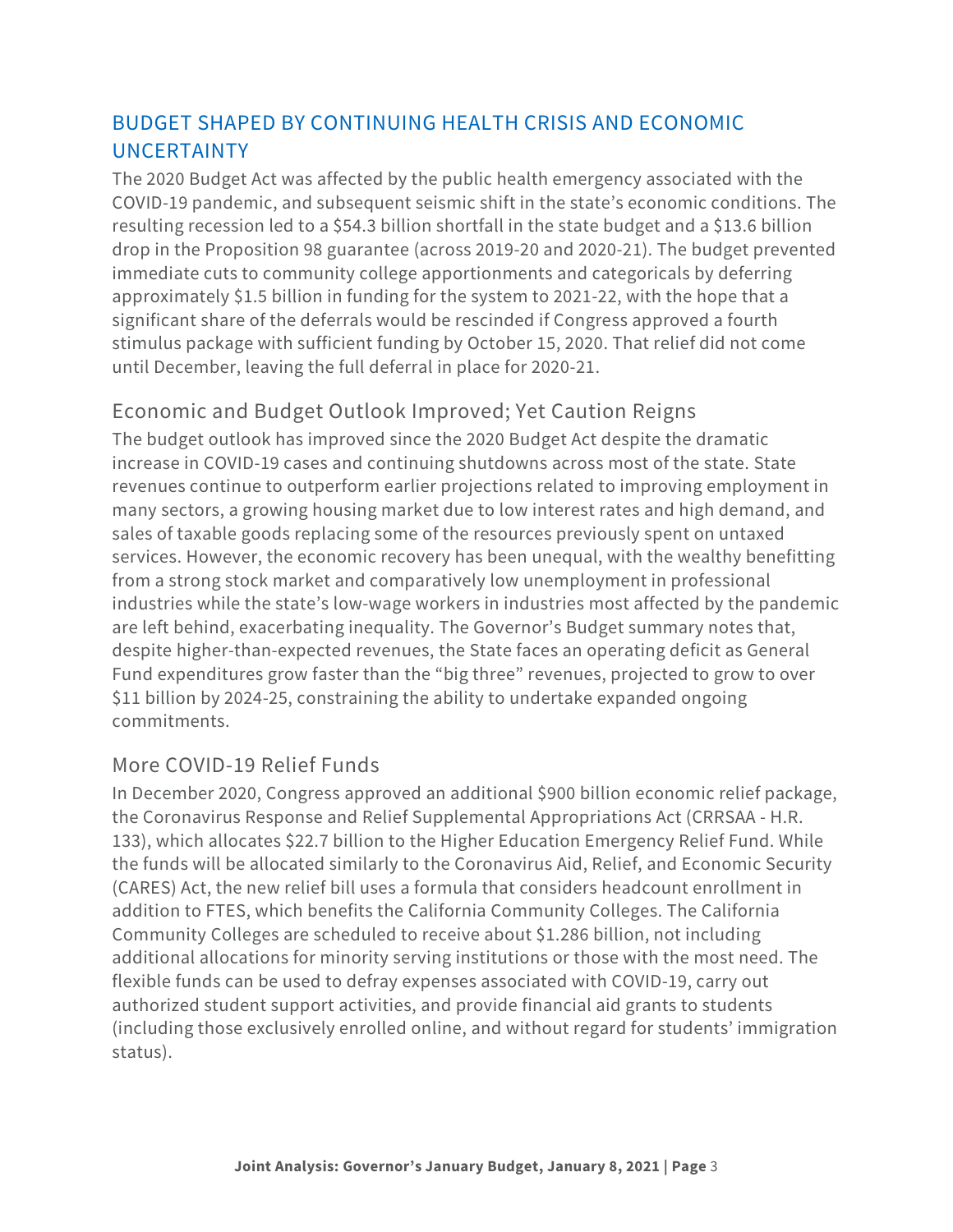#### District Revenue Protections

In response to COVID-19 and its budgetary impacts, the system rapidly adapted its priorities to focus on the fundamental needs of students, faculty, staff, and college administrators, by seeking to support colleges while mitigating disruption to instruction, the system's focus on equity, and momentum toward the *Vision for Success*. As the COVID-19 pandemic and resulting economic recession continue to challenge the system, providing fiscal stability remains a top priority.

Throughout 2020-21, emergency conditions under Title 5, Section 58146 will continue to be in effect. This section provides funding allowances due to emergency conditions such as the COVID-19 pandemic. The intent behind this section is to prevent districts from losing apportionment as a result of emergency conditions. For districts participating in the COVID-19 Emergency Conditions Allowance, FTES protections are applied to the base allocation of the Student Centered Funding Formula.

In addition, the 2020 Budget Act extended the Student Centered Funding Formula's existing minimum revenue (hold harmless) provision by two years, through 2023-24. Under this provision, districts will earn at least their 2017-18 total computational revenue, adjusted by COLA each year, if applicable.

## EARLY ACTION PACKAGE

Aided by improved budget conditions, the Governor and Legislature have begun conversations focusing on immediate actions that could support the health and economic recovery of Californians. Possible considerations include an advanced spending plan, or Early Action Package, providing targeted investments for affected populations. For California Community Colleges, such a plan is expected to include:

- One-time investment of \$100 million in emergency student financial assistance grants, and
- One-time resources of \$20 million for retention and re-enrollment strategies, including engaging with former students who may have withdrawn or prospective students who are hesitant to enroll due to the impacts of COVID-19.

Potential consideration of an Early Action Package is expected in early Spring.

#### PROPOSITION 98 ESTIMATES

**Minimum Guarantee.** Each year, the state calculates a "minimum guarantee" for school and community college funding based on a set of formulas established in Proposition 98 and related statutes. To determine which formulas to use for a given year, Proposition 98 lays out three main tests that depend upon several inputs including K-12 attendance, per capita personal income, and per capita General Fund revenue. Depending on the values of these inputs, one of the three tests becomes "operative" and determines the minimum guarantee for that year. The state rarely provides funding above the estimated minimum guarantee for a budget year. As a result, the minimum guarantee determines the total amount of Proposition 98 funding for schools and community colleges. Though these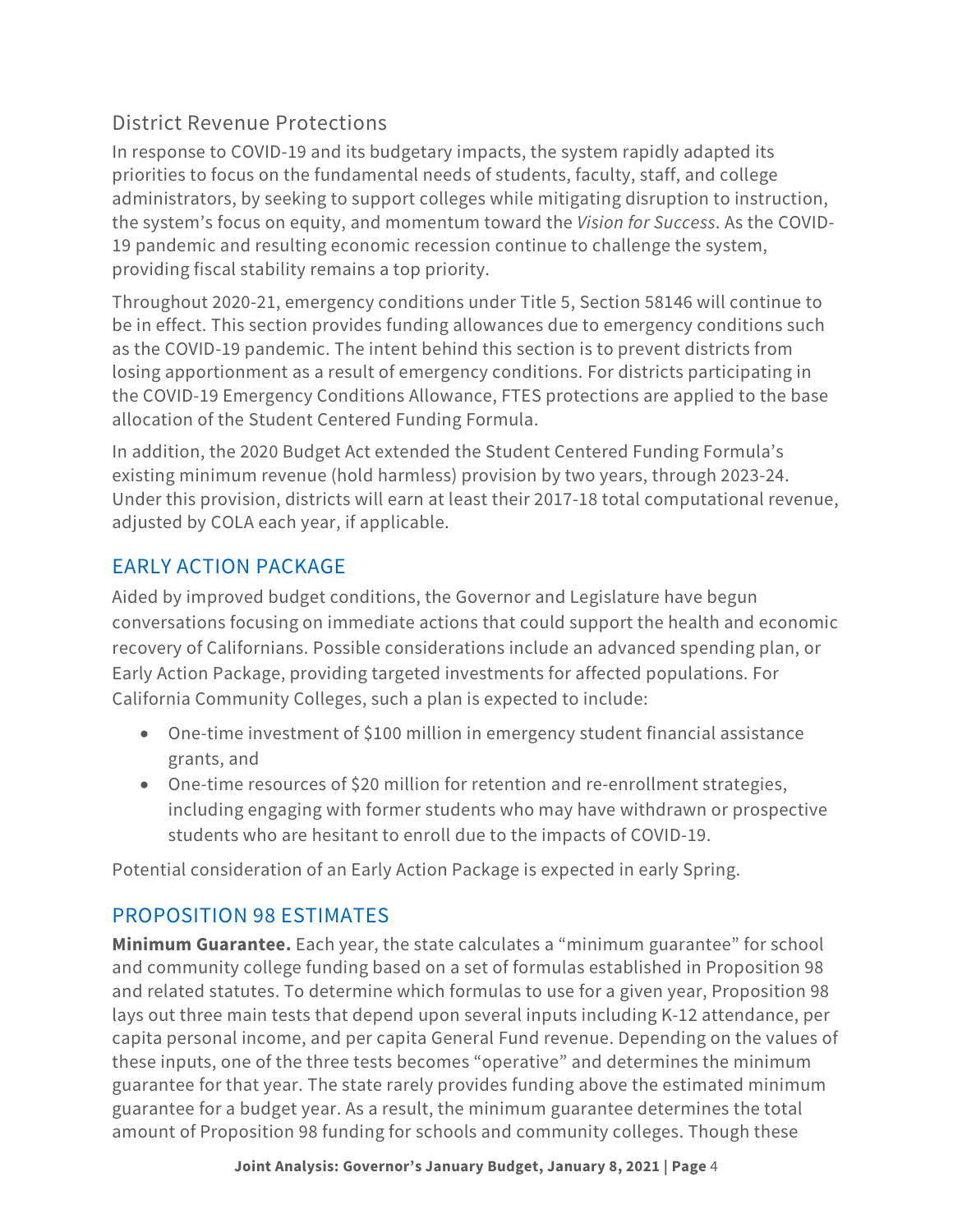formulas determine total funding, they do not prescribe the distribution of funding. The Governor and Legislature have significant discretion in allocating funding to various programs and services.

Table 1 shows the budget's estimates of the minimum guarantee for the prior, current, and budget years. The community college share of Proposition 98 funding is at or above the traditional share of 10.93% in each of these years. Included in this share is a small amount of pass-through funding for school district-based apprenticeship programs. Prior to calculating the community college share, funding for the Adult Education, Adults in Correctional Facilities, and K-12 Strong Workforce programs, as well as transfers to the Public School System Stabilization Account, are excluded from the total.

The funding for 2021-22 includes a one-time supplemental payment of \$2.3 billion, as required by the 2020-21 Budget Act. That statute requires the state to make temporary payments equal to 1.5% of annual General Fund beginning in 2021‑22 and continuing until the state has paid \$12.4 billion (the difference between the June 2020 estimates of the Proposition 98 guarantee for 2019‑20 and 2020‑21 and the amount of funding schools and community colleges could have received if state revenues had continued to grow). The act also requires the state to increase the minimum share of General Fund revenue allocated to schools and community colleges from 38% to 40% on an ongoing basis, with the increase phasing in over the 2022‑23 and 2023‑24 fiscal years.

A notable aspect of Proposition 98 funding for 2021-22 is the substantially different costof-living adjustments (COLA) provided to K-12 and to the community colleges. The Governor's Budget provides a COLA of 3.84% to the Local Control Funding Formula to make up for the lack of COLA in 2020-21. However, the proposed COLA for the Student Centered Funding Formula is 1.5%. In addition, the proposal continues, and even increases, dollars from the community college share of Proposition 98 funding that are passed through to the K-12 system.

| <b>Source</b>                      |          | 2019-20 Revised 2020-21 Revised | 2021-22<br><b>Proposed</b> | <b>Change From</b><br>2020-21 Amount | <b>Change From</b><br>2020-21<br><b>Percent</b> |  |  |
|------------------------------------|----------|---------------------------------|----------------------------|--------------------------------------|-------------------------------------------------|--|--|
| <b>ALL PROPOSITION 98 PROGRAMS</b> |          |                                 |                            |                                      |                                                 |  |  |
| General Fund                       | \$54,470 | \$56,942                        | $$60,835$ <sup>a</sup>     | \$3,894                              | 6.8%                                            |  |  |
| Local property<br>ltax             | 25,073   | 25,887                          | 27,270                     | \$1,383                              | 5.3%                                            |  |  |
| Totals                             | \$79,544 | \$82,828                        | \$88,105                   | \$5,277                              | 6.4%                                            |  |  |
| <b>COMMUNITY COLLEGES ONLY b</b>   |          |                                 |                            |                                      |                                                 |  |  |
| General Fund                       | \$5,355  | \$5,467                         | \$5,697                    | \$230                                | 4.2%                                            |  |  |

#### **Table 1: California Community Colleges Proposition 98 Funding by Source (In Millions)**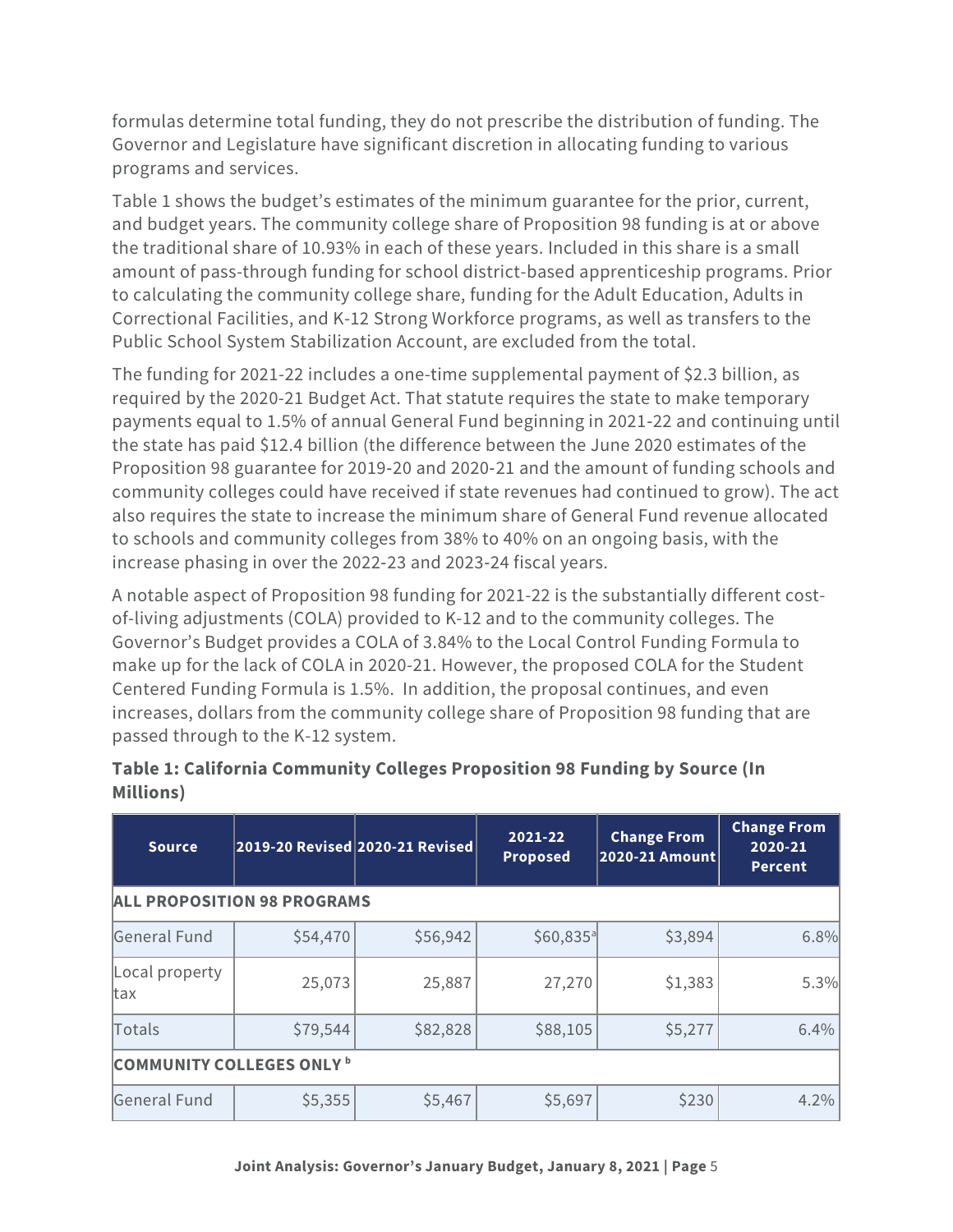| Local property<br>tax | \$3,252 | \$3,414 | \$3,598 | \$184 | $5.4\%$ |
|-----------------------|---------|---------|---------|-------|---------|
| Totals                | \$8,606 | \$8,881 | \$9,295 | \$414 | 4.7%    |

*<sup>a</sup> This amount includes one-time supplemental Proposition 98 funding for 2021-22.*

*<sup>b</sup> This amount reflects the Proposition 98 funding received by CCCs excluding adult education funding.*

*Updated Estimates for Prior and Current Years.* Estimates of the minimum guarantee for 2019-20 and 2020-21 have changed slightly compared to projections when the 2020-21 budget was enacted in June of last year, which can occur if school enrollment, economic growth, or state revenues turn out to be different than expected. Specifically, the revised estimates for 2019-20 and 2020-21 are higher than was projected in June related to stronger revenues.

*Required Transfer to Public School System Stabilization Account (PSSSA).* Proposition 2, approved by voters in November 2014, created the PSSSA, a new state reserve for schools and community colleges. Under Proposition 2, transfers are made to this account only if several conditions are satisfied. That is, the state must have paid off all Proposition 98 debt created before 2014-15, the minimum guarantee must be growing more quickly than per capita personal income, and capital gains revenues must exceed 8% of total revenues. The Governor's Budget proposes a deposit of \$3 billion into the fund, including \$2.2 billion for 2021-22 and \$747 million for 2020-21.

Though these transfers change *when* the state spends money on schools and community colleges, they do not directly change the *total amount* of state spending for schools and community colleges across fiscal years. Specifically, required transfers to the PSSSA count toward Proposition 98 totals in the year the transfer is made. As a result, appropriations to schools and community colleges in such a year could be lower than otherwise required by Proposition 98. However, in a year when money is spent out of this reserve, the amount transferred back to schools and community colleges is over and above the Proposition 98 amount otherwise required for that year.

#### CHANGES TO FUNDING FOR THE CALIFORNIA COMMUNITY COLLEGES

The Governor's Budget includes \$204 million in ongoing policy adjustments for the community college system, compared to revised 2020-21 expenditure levels, as reflected in Table 2. The system would receive around \$600 million in funding for one-time and ongoing programs and initiatives. Net new resources for community colleges are limited as the proposal would pay back about \$1.1 billion in outstanding deferrals but leave in place a deferral of about \$327 million.

#### **Table 2: Proposed 2021-22 Changes in Proposition 98 Funding for the System (In Millions)**

**2020-21 Revised Budgeta \$8,698**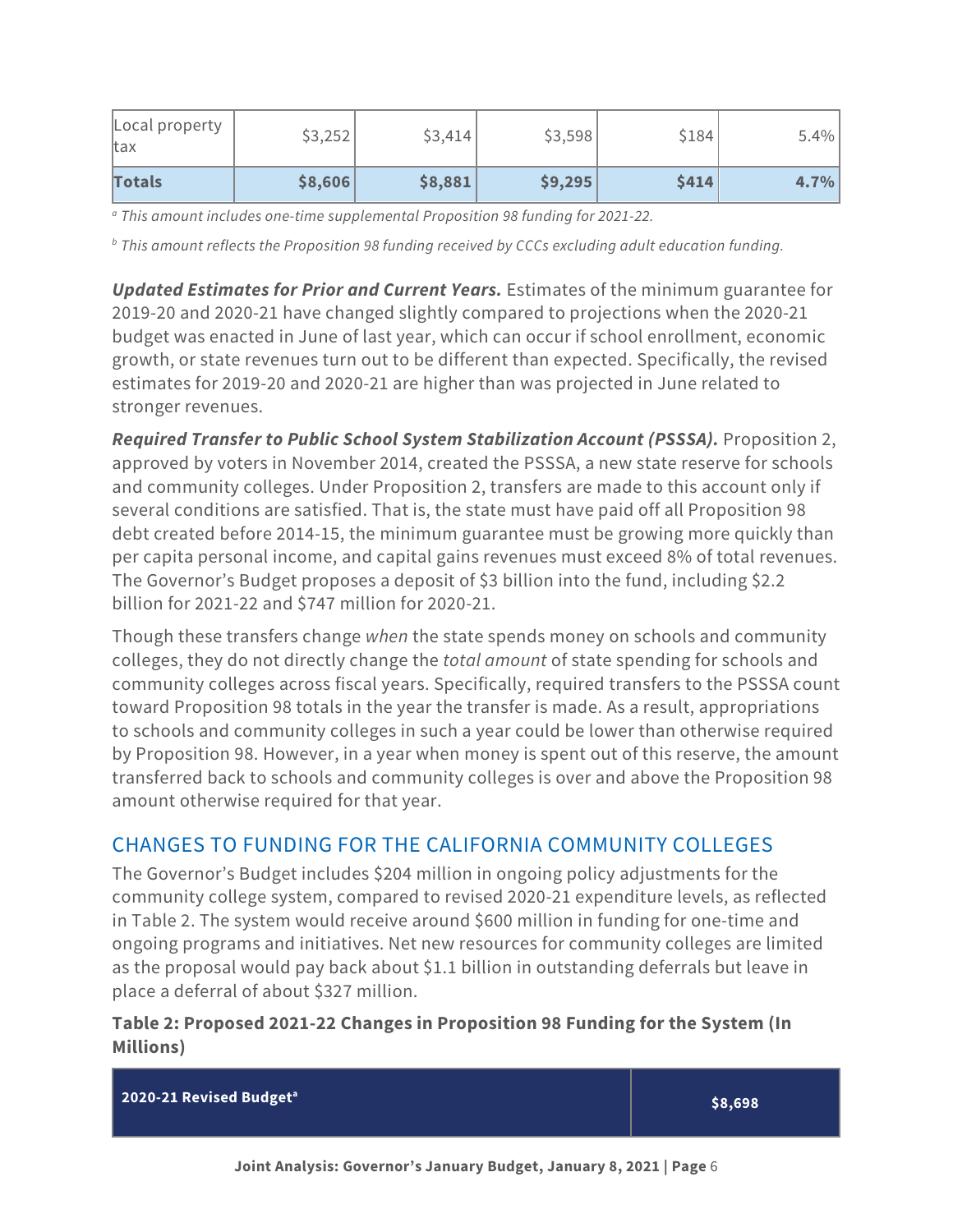| <b>TECHNICAL ADJUSTMENTS</b>                                                                   |          |
|------------------------------------------------------------------------------------------------|----------|
| Student Centered Funding Formula (SCFF) other base adjustments (aside<br>from COLA and Growth) | \$97.6   |
| Other technical adjustments                                                                    | $-548.6$ |
| <b>Subtotal Technical Adjustments</b>                                                          | \$49.0   |
| <b>POLICY ADJUSTMENTS</b>                                                                      |          |
| Ongoing                                                                                        |          |
| Provide 1.5% COLA for SCFF                                                                     | \$111.1  |
| Increase access to online technology as well as mental health services                         | 30.0     |
| Fund 0.5% enrollment growth for SCFF                                                           | 23.1     |
| Expand California Apprenticeship Initiative                                                    | 15.0     |
| Invest in online education ecosystem and infrastructure                                        | 10.6     |
| Provide 1.5% COLA for certain categorical programs <sup>b</sup>                                | 6.1      |
| Cover increased costs for broadband access provided by CENIC                                   | 8.0      |
| <b>Subtotal Ongoing Policy Adjustments</b>                                                     | \$203.9  |
| <b>One-Time</b>                                                                                |          |
| Provide emergency financial assistance grants for students <sup>d</sup>                        | 250.0    |
| Address students' basic needs related to food and housing insecurity                           | 100.0    |
| Support retention and enrollment strategies <sup>d</sup>                                       | 20.0     |
| Expand work-based learning                                                                     | 20.0     |
| Increase faculty professional development                                                      | 20.0     |
| Expand Zero-Textbook Cost pathways                                                             | 15.0     |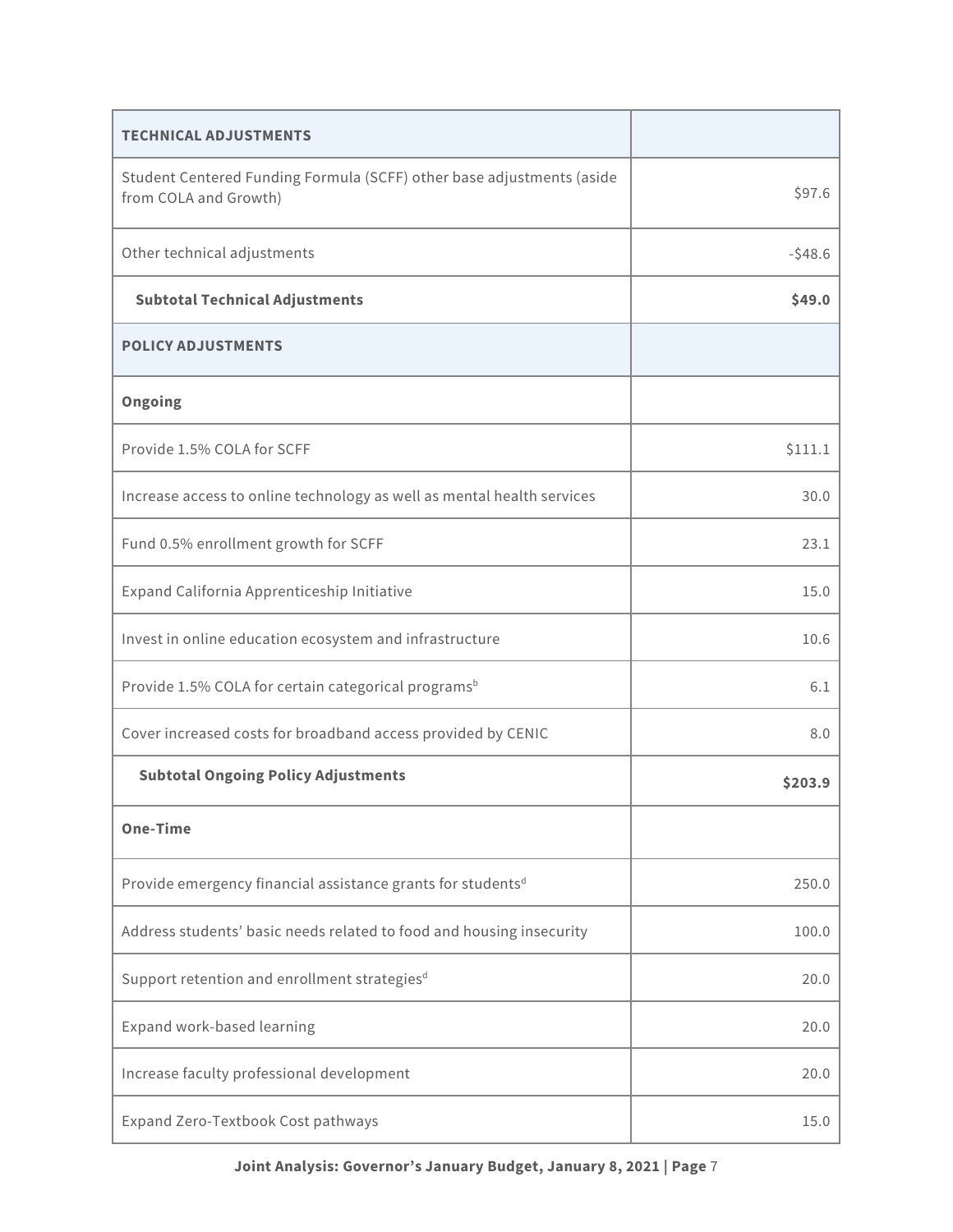| Provide instructional materials for dual enrollment students | 2.5     |
|--------------------------------------------------------------|---------|
| AB 1460 implementation and anti-racism initiatives           | 0.6     |
| <b>Subtotal One-Time Policy Adjustments</b>                  | \$428.1 |
| <b>TOTAL CHANGES</b>                                         | \$681.0 |
| 2021-22 Proposed Budget <sup>a</sup>                         | \$9,379 |

*a Amounts exclude Adult Education Program and K-12 Strong Workforce Program funding. b Applies to CalWORKS, Campus Childcare, DSPS, EOPS, apprenticeships, and Mandated Costs Block Grant programs. c This repayment toward the \$1.453 billion deferral from 2020-21 leaves a remaining deferral of \$326.5 million. d A portion (\$100 million) of the emergency financial grants for students as well as the funding to support retention and enrollment strategies (\$20 million) are proposed to be included in the Early Action Package described earlier in the report.* COLA = cost-of-living adjustment

The estimated and proposed Total Computational Revenue (TCR) for the SCFF increases by \$231.8 million from \$7.435 billion to \$7.667 billion. This reflects a proposed COLA of 1.5% (\$111.1 million) and FTES growth of 0.5% (\$23.1 million) and modified estimates for hold harmless and other underlying estimation factors of \$97.6 million. Further, the following adjustments are reflected in associated offsetting revenues (all comparisons are from the 2020-21 Budget Act to the 2021-22 Governor's Budget proposal):

- Property tax revenues are estimated to increase by \$292.7 million from \$3.305 billion to \$3.598 billion.
- Enrollment Fee revenues are estimated to increase by \$10.7 million from \$448.4 million to \$437.7 million.
- Education Protection Account funding is estimated to decrease by \$61.4 million from \$1.088 billion to \$1.027 billion.

The 2019 Budget Act tasked the Chancellor's Office with determining the SCFF formula's final 2019-20 funding rates based on total computational revenue of \$7.43 billion as determined by the Department of Finance. Because no COLA was provided in the 2020 Budget Act, those 2019-20 rates remain in place for 2020-21. Table 3 reflects the final rates for the last several years, along with the projected rates for 2021-22, as modified by COLA and other base adjustments. The distribution of funds across the three allocations (base, supplemental, and student success) is determined by changes in the underlying factors.

| Allocations              | 2018-19<br><b>Rates</b> | 2019-20 and<br>2020-21<br><b>Rates</b> | 2021-22<br><b>Rates</b> | Change<br><b>From 2020-</b><br>21 | Percent<br>Change |
|--------------------------|-------------------------|----------------------------------------|-------------------------|-----------------------------------|-------------------|
| Base Credit <sup>a</sup> | \$3,727                 | \$4,009                                | \$4,069                 | \$60                              | 1.5%              |
| Supplemental Point Value | 919                     | 948                                    | 962                     | 14                                | 1.5%              |

#### **Table 3: Proposed 2021-22 Student Centered Funding Formula Rates (rounded)**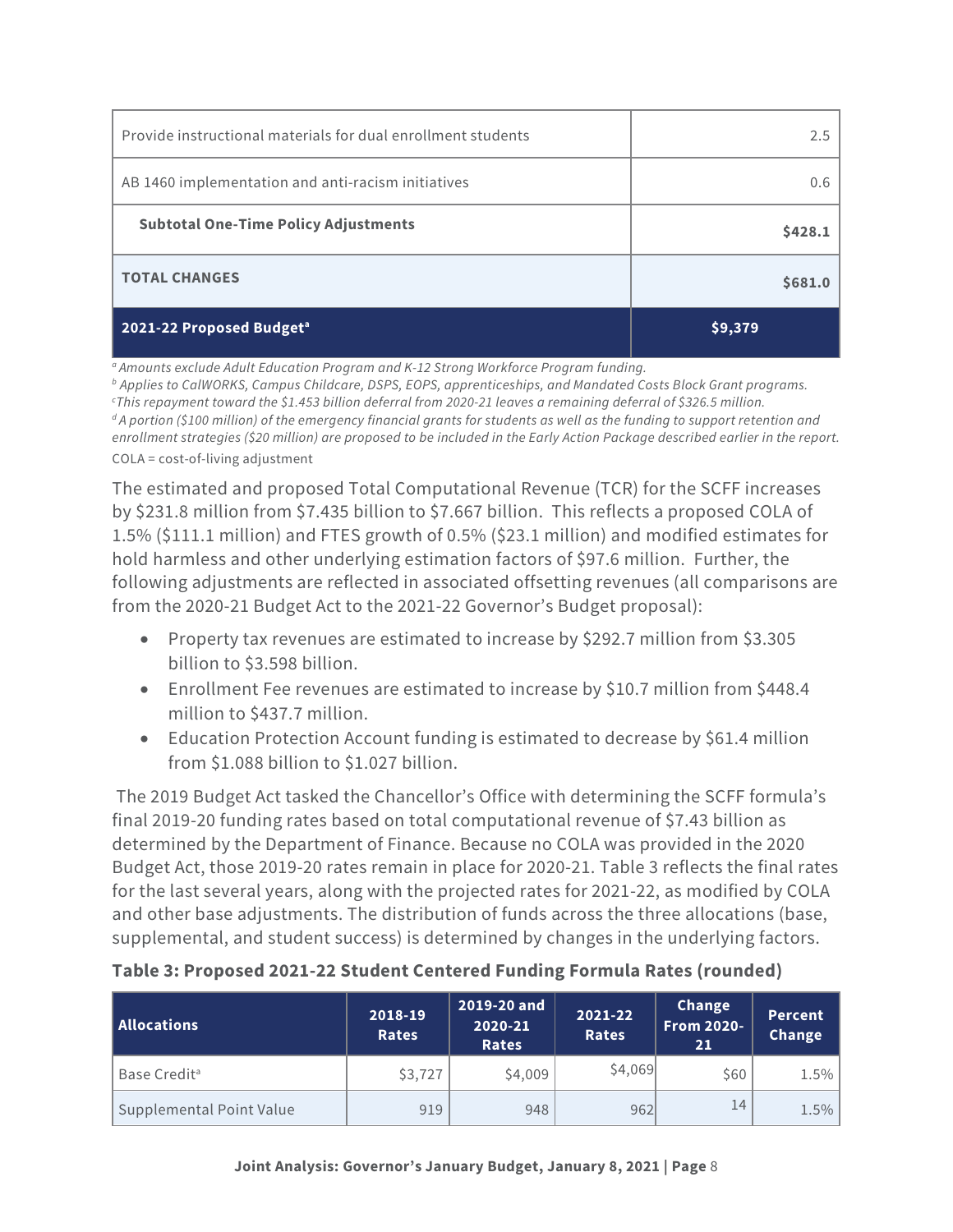| <b>Student Success Main Point</b><br>Value   | 440   | 559   | 567   | 8  | 1.5% |
|----------------------------------------------|-------|-------|-------|----|------|
| <b>Student Success Equity Point</b><br>Value | 111   | 141   | 143   |    | 1.5% |
| Incarcerated Credit <sup>a</sup>             | 5,444 | 5,622 | 5,706 | 84 | 1.5% |
| Special Admit Credit <sup>a</sup>            | 5,444 | 5,622 | 5,706 | 84 | 1.5% |
| CDCP                                         | 5,444 | 5,622 | 5,706 | 84 | 1.5% |
| Noncredit                                    | 3,274 | 3,381 | 3,432 | 51 | 1.5% |

*<sup>a</sup> Ten districts receive higher credit FTE rates, as specified in statute.*

Appendix B compares the Governor's proposed adjustments in funding for the system in 2021-22 to the Board of Governors' budget and legislative request. Below we highlight a few of the administration's more significant policy decisions and related information. Later in this analysis, we detail local support funding by program, capital outlay funding, and state operations.

#### MAJOR POLICY DECISIONS

#### Apportionments

*Provides for Growth and Cost-of-Living Adjustment (COLA).* The proposal includes 0.5% growth in access, and a 1.5% COLA for apportionments and selected categorical programs. Decisions about any COLA were historically made by the Legislature during the annual budget process. However, the budget plan in 2019‑20 implemented a new policy for the K-12 system's Local Control Funding Formula (LCFF). Under this policy, LCFF receives an automatic COLA unless the minimum guarantee is insufficient to cover the associated costs. In that case, the COLA would be reduced to fit within the guarantee. As a result, K-12 is receiving a compounded COLA to cover both 2020-21 and 2021-22. Unfortunately, since the statute is silent on community college programs, community colleges have only been provided the 1.5% COLA for 2021-22.

*Pays Down Deferrals*. The 2020 Budget Act did not reduce funding for most community college programs. Instead, the budget deferred apportionment payments into the next fiscal year. Those deferrals provided immediate, one-time budgetary savings for the state, helping to balance the state budget in the context of the COVID-19-induced recession. But deferred payments can cause cash flow problems for districts, requiring them to deplete reserves and use internal and external short-term borrowing to meet ongoing obligations. Moreover, deferrals can permit the state to authorize — and districts to maintain programmatic levels they can afford only by creating ongoing out-year obligations. These obligations can make future program reductions more likely and more profound. The Governor makes progress on paydown of 2020-21 deferrals. The budget proposal for 2021- 22 would repay approximately \$1.13 billion of the \$1.45 billion in deferrals for 2020-21, carrying over a remaining deferral of \$326.5 million. This could improve cash flow for colleges and reduce pressure on future Proposition 98 funding.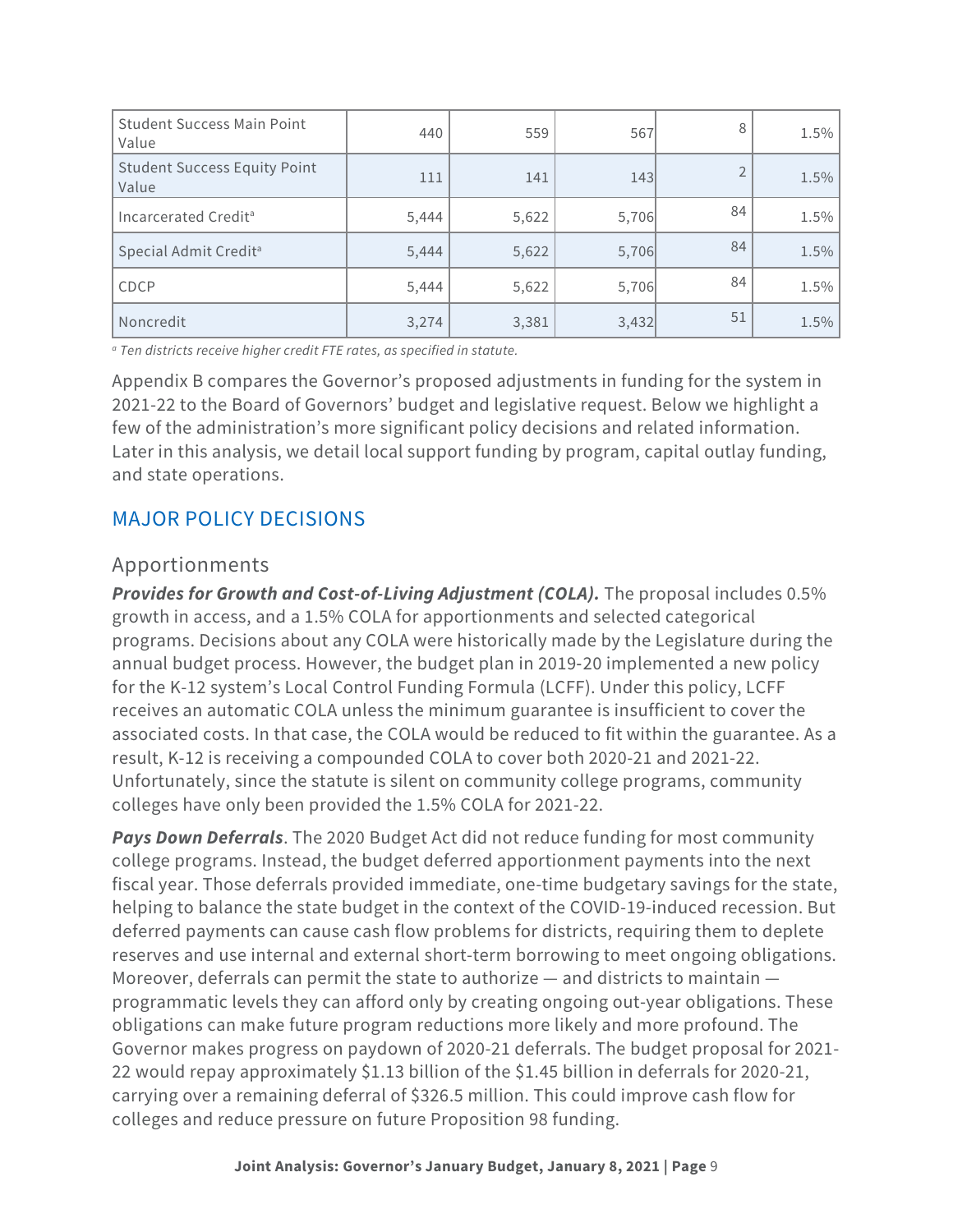## **Table 4: Apportionment Deferrals for the California Community Colleges in 2021-22 Proposed Budget**

| <b>Fiscal Year</b>       | <b>Deferral Action</b> | <b>Amount</b> | <b>Net Deferral</b> |
|--------------------------|------------------------|---------------|---------------------|
| $2020 - 21$ <sup>a</sup> | New deferral           | \$1,453.0     | \$1,453.0           |
| 2021-22                  | Repayment              | $-51,126.5$   | \$326.5             |

*a 2020-21 deferrals are detailed in Senate Bill No. 116, Chapter 25 Statutes of 2020.*

# College Affordability

*Provides Additional Emergency Financial Assistance.* The proposal includes \$250 million in one-time funds for emergency financial assistance grants, \$100 million of which would be included in the Early Action Package (discussed earlier in the report) and intended to go out quickly in the spring. The funding would target full-time students who were previously working full time or the equivalent of full time and can demonstrate a financial need, with a self-certification process for students (allocation formula to be based on AB 540 and California College Promise Grant counts). For the remaining \$150 million, students would also have to obtain a 2.0 GPA in one of their last three semesters or four quarters.

*Expands Zero Textbook Cost Pathways.* The Governor's Budget includes \$15 million in one-time funds to expand zero textbook cost (ZTC) pathways using open educational resources (OER) and other materials that are free of charge to students. This proposal builds on \$5 million provided to 23 colleges in 2016 to create degree and certificate programs that eliminate conventional textbook costs. The Chancellor's Office estimates that programs created under this earlier funding will have generated \$42 million in textbook cost savings for more than 23,000 students by 2022. The proposal would support additional rounds of competitive grants and technical assistance for colleges.

*Makes Modest Changes to Student Financial Aid.* The budget includes a proposal that all high school seniors be required to complete the FAFSA. The budget proposes to increase the number of competitive Cal Grant awards by 9,000, bringing the total to 50,000 annual awards, and establishes a Cal Grant award for foster youth. It delays by one year the requirement that private colleges and universities adopt the Associate Degree for Transfer.

#### Student Needs

*Addresses Basic Needs.* The Governor's Budget proposes \$130 million to address students' basic needs with investments in the following two areas:

- \$100 million one-time available over three years to address student basic needs at community colleges, including housing and food insecurity.
- \$30 million for targeted basic needs, including supporting students seeking access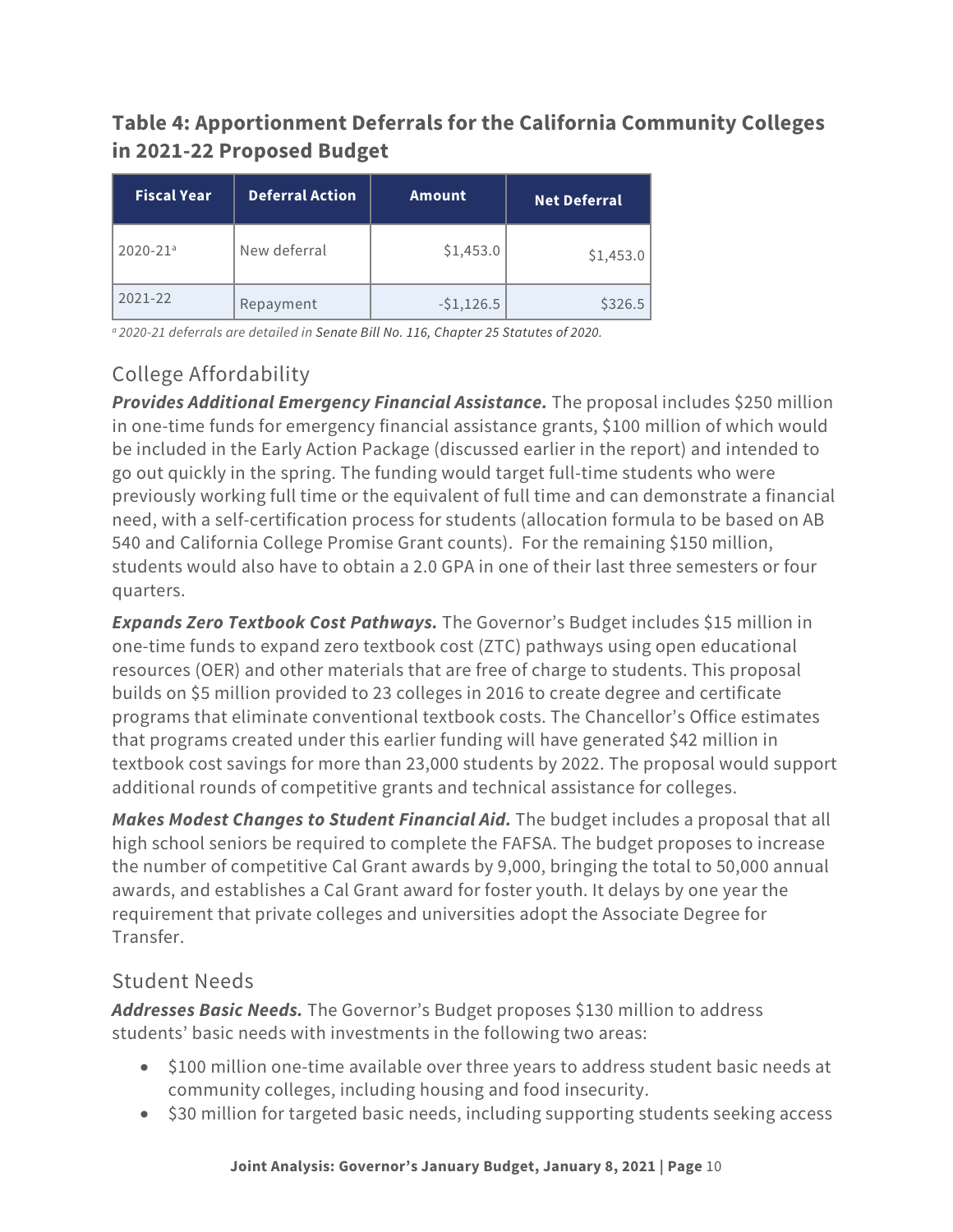to mental health services and helping students acquire electronic devices and access high-speed internet.

*Invests in Efforts to Retain and Enroll Students. The budget proposal includes \$20* million in one-time funds for student retention and re-enrollment, to be included in the Early Action Package. The intent is to support college efforts to increase student retention rates and enrollment among students who may have withdrawn or could not enroll due to COVID-19, and among current and prospective students who are hesitant to remain or enroll in college due to the impacts of the pandemic.

*Improves Online Education Supports and Infrastructure.* Other proposals addressing student needs include \$10.6 million ongoing to provide a more robust and equitable online education ecosystem and infrastructure. The proposal also includes \$2.5 million in one-time funds for instructional materials for dual enrollment students.

## Diversity, Equity, and Inclusion

*Invests in the "Call to Action."* In the context of several high-profile incidents of racial violence across the country and widespread protests over systemic racial injustices, the Chancellor's Office hosted a "Call to Action" webinar in June 2020. The chancellor and other system leaders called for the system to actively strategize and take action against structural racism at our colleges. Specifically, the system was asked to review and modify training and curriculum; create inclusive classrooms and improve campus climate; and update Equity Plans to ensure they are designed for action and outcomes rather than compliance. The Governor's Budget includes \$600,000 for Chancellor's Office coordination of systemwide antiracism efforts and the implementation of the new ethnic studies course requirement in the California State University (CSU) as it affects community college transfer students.

*Requires Action Plans to Close Equity Gaps.* The budget states an expectation for each segment of higher education to draft actionable plans to close equity gaps. Community college districts would be required to draft actionable plans as a condition for receiving the COLA included in the 2021-22 budget proposal. Additional details will likely be included in trailer bill language as the budget process moves forward.

#### Workforce Development

*Expands Work-Based Learning.* The proposed budget includes \$15 million ongoing to expand the California Apprenticeship Initiative, which supports the development of new and innovative apprenticeship and pre-apprenticeship programs through competitive grants. The proposal revives the program included in the Governor's Budget for 2020-21, which was excluded from the final budget due to the impact of COVID-19 and the resulting recession.

In addition, the Governor's Budget provides \$20 million one-time for grants to expand access to work-based learning models and programs at community colleges, including working with faculty and employers to incorporate work-based learning into the curriculum.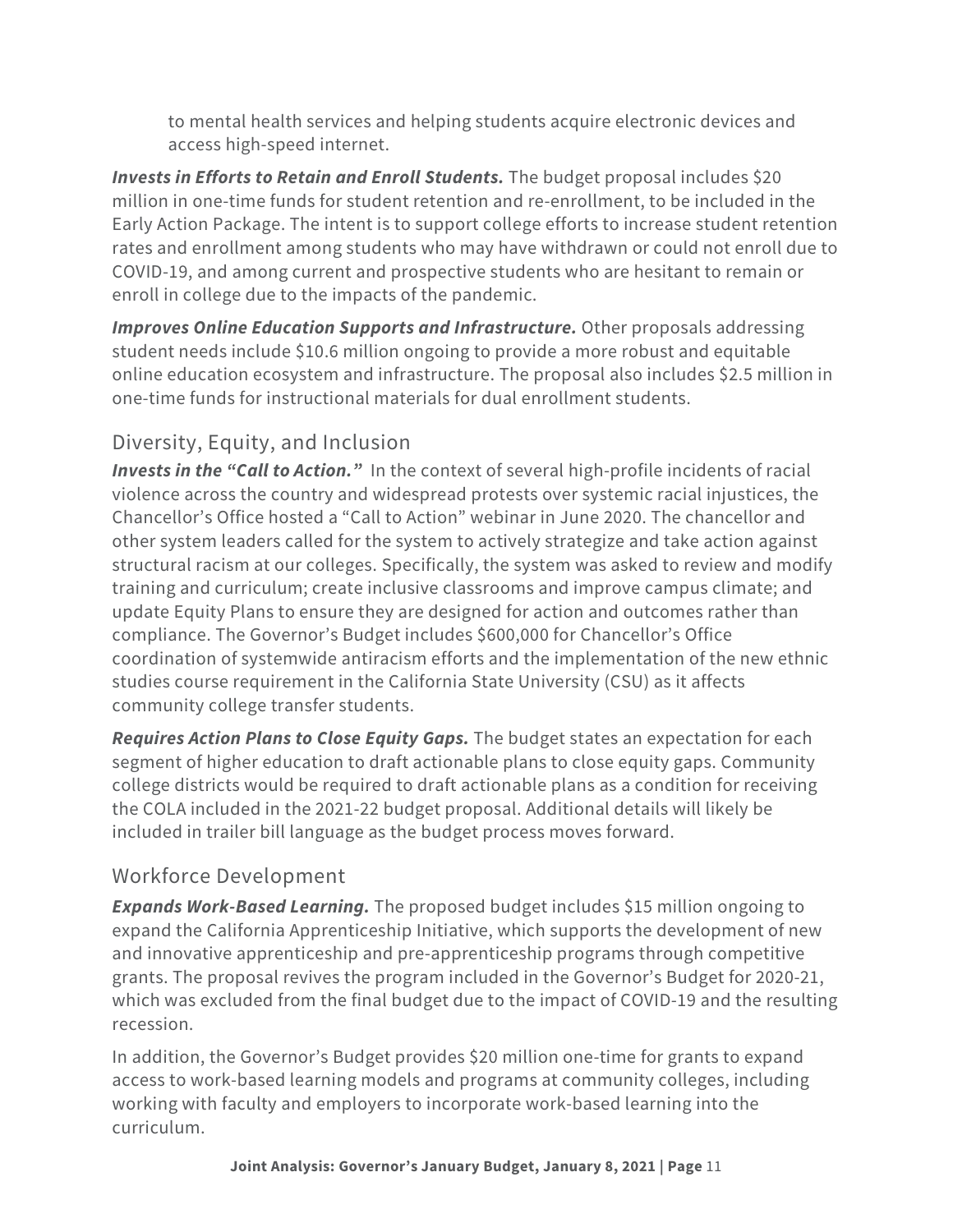The Governor's budget proposes \$250 million one-time General Fund to support workforce development and better linkages between higher education and gainful employment. The focus will be enhancing opportunities for skill-building and wealth development for communities that have been systemically excluded. Additional details are expected in the forthcoming trailer bills.

#### Other Actions

**Requires More Online Courses.** The proposed budget would require that higher education institutions maintain a higher proportion of online courses than in the past. Specifically, districts would be required to maintain a number of online courses in 2021-22 that is 10% higher than the number offered in 2018-19. Additional details will likely be provided in trailer bills.

**Seeks Better Cross-Sector Alignment**. The proposal calls for several actions to smooth students' pathways across higher education segments and to create better alignment and efficiency. Specifically, it proposes the establishment of a dual admission process between the California Community Colleges and the public university systems and calls for increased production of Associate Degrees for Transfer (ADT). It indicates that, if the University of California uses an alternative pathway and set of requirements for transfer, it must clearly specify the courses in the pathway that are different from the ADT requirements. In addition, the proposal would require all higher education segments to adopt a common learning management system (such as Canvas), with a goal of increased efficiency that could be achieved by negotiating collectively with a vendor.

#### Pension Costs

The 2020 Budget Act redirected funds previously designated for a long-term buydown of pension liabilities, and instead used them to reduce local school employer pension contributions in 2020-21 and 2021-22 by about 2% in each year. The 2021-22 Governor's Budget does not propose further buydowns but continues implementation of the 2021-22 employer contribution reduction. As a result, the CalSTRS employer contribution declines from 17.1% in 2019-20 to 15.92% in 2021-22, as shown in Table 5. The action also mitigates steep increases to the CalPERS estimated employer contribution rate of 24.9%, providing for a rate of 23% in 2021-22.

#### **Table 5: Estimated CalPERS and CalSTRS Rates**

| <b>Pension System</b> | 2019-20 | 2020-21 | .2021-221 |
|-----------------------|---------|---------|-----------|
| CalSTRS Employer Rate | 17.10%  | 16.15%  | 15.92%    |
| CalPERS Employer Rate | 19.721% | 20.70%  | 23.00%    |

#### LOCAL SUPPORT FUNDING BY PROGRAM

Table 6 shows proposed local assistance funding by program for the current and budget years. As the table shows, most categorical programs received level or workload funding in the Governor's proposal, with certain programs receiving cost-of-living adjustments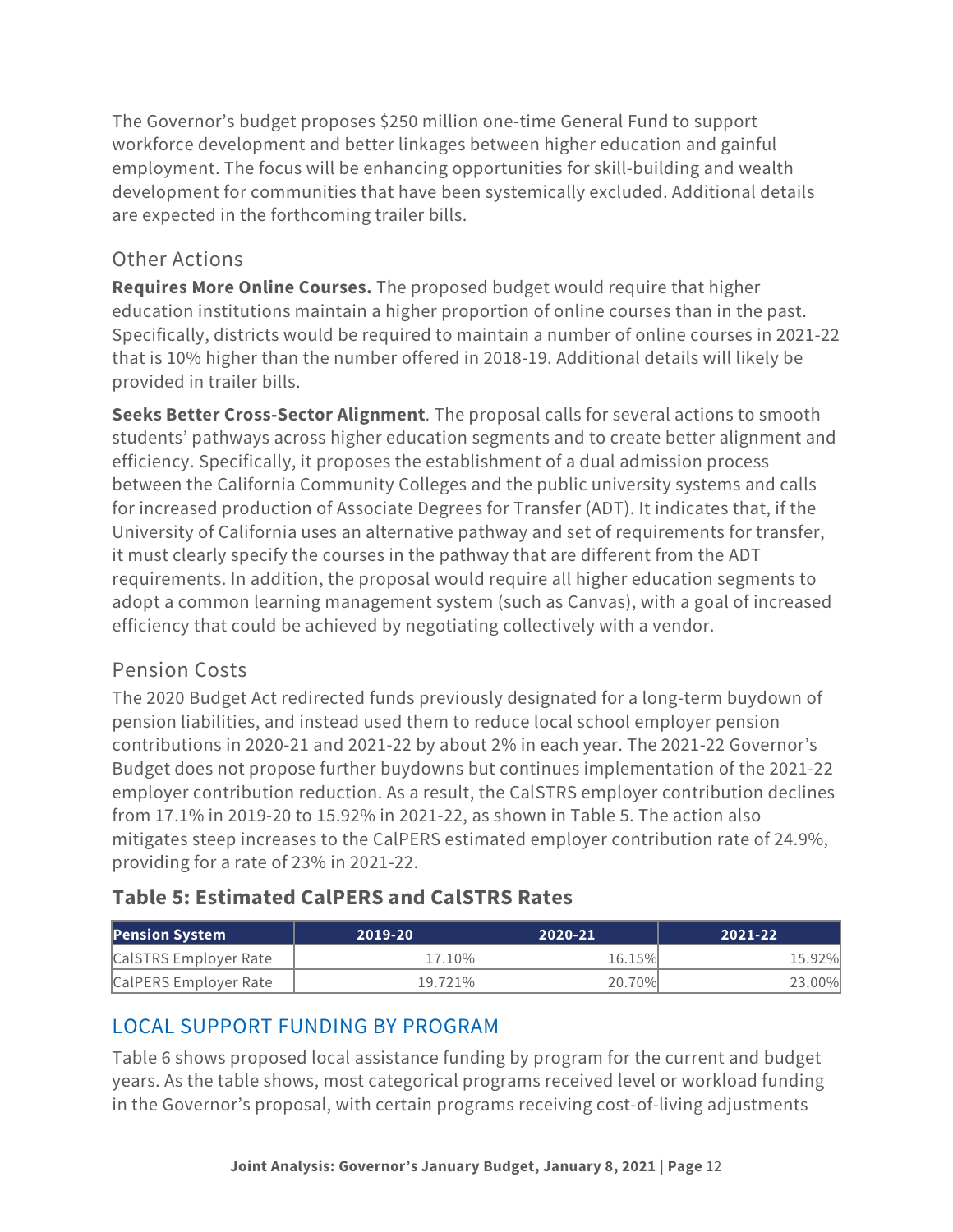consistent with recent practices. Decreases in funding are related to removing one-time funding allocated in 2020-21 or to revised estimates of underlying factors.

| Program                                                                         | 2020-21<br><b>Revised</b> | 2021-22<br><b>Proposed</b> | Change<br><b>Amount</b> | <b>Percent</b><br>Change | <b>Explanation of Change</b>                                           |
|---------------------------------------------------------------------------------|---------------------------|----------------------------|-------------------------|--------------------------|------------------------------------------------------------------------|
| <b>Student Centered</b><br><b>Funding Formula</b>                               | \$7,435.0                 | \$7,667.0                  | 232.0                   | 3.1%                     | COLA and Base<br>Adjustment                                            |
| Deferrals--Student<br><b>Centered Funding</b><br>Formula                        | $-1,453.0$                | $-326.5$                   | 1,126.5                 | 77.5%                    | Paydown of \$1.1B toward<br>2020-21 deferral, with<br>\$326.5 million. |
| <b>Emergency Financial</b><br>Assistance Funding for<br>Students                |                           | 250.0                      | 250.0                   | $\overline{\phantom{a}}$ | Add one-time funding                                                   |
| Student Equity and<br>Achievement Program                                       | 475.0                     | 475.0                      | 0.0                     | $0.0\%$                  |                                                                        |
| Strong Workforce<br>Program                                                     | 248.0                     | 248.0                      | 0.0                     | $0.0\%$                  |                                                                        |
| <b>Student Success</b><br><b>Completion Grant</b>                               | 159.0                     | 135.1                      | $-23.9$                 | $-15.0%$                 | Adjust for revised<br>estimates of recipients                          |
| <b>Disabled Students</b><br>Programs and<br>Services (DSPS)                     | 124.3                     | 126.2                      | 1.9                     | 1.5%                     | 1.5% COLA                                                              |
| COVID-19 Response<br><b>Block Grant (one-</b><br>time)                          | 120.0                     | 0.0                        | $-120.0$                | $-100%$                  | Remove one-time funding                                                |
| <b>Extended Opportunity</b><br>Programs and<br>Services (EOPS)                  | 115.9                     | 117.6                      | 1.7                     | 1.5%                     | 1.5% COLA                                                              |
| California College<br>Promise (AB 19)                                           | 81.0                      | 74.7                       | $-6.3$                  | $-7.8%$                  | Adjust for revised<br>estimates of first-time,<br>full-time students   |
| Financial aid<br>administration                                                 | 76.0                      | 72.4                       | $-3.6$                  | $-4.7%$                  | Adjust for revised<br>estimates of fee waivers                         |
| <b>Adult Education</b><br>Program - community<br>college districts <sup>b</sup> | 62.0                      | 63.0                       | 1.0                     | 1.6%                     |                                                                        |

**Table 6: California Community Colleges Funding by Programa (In Millions)**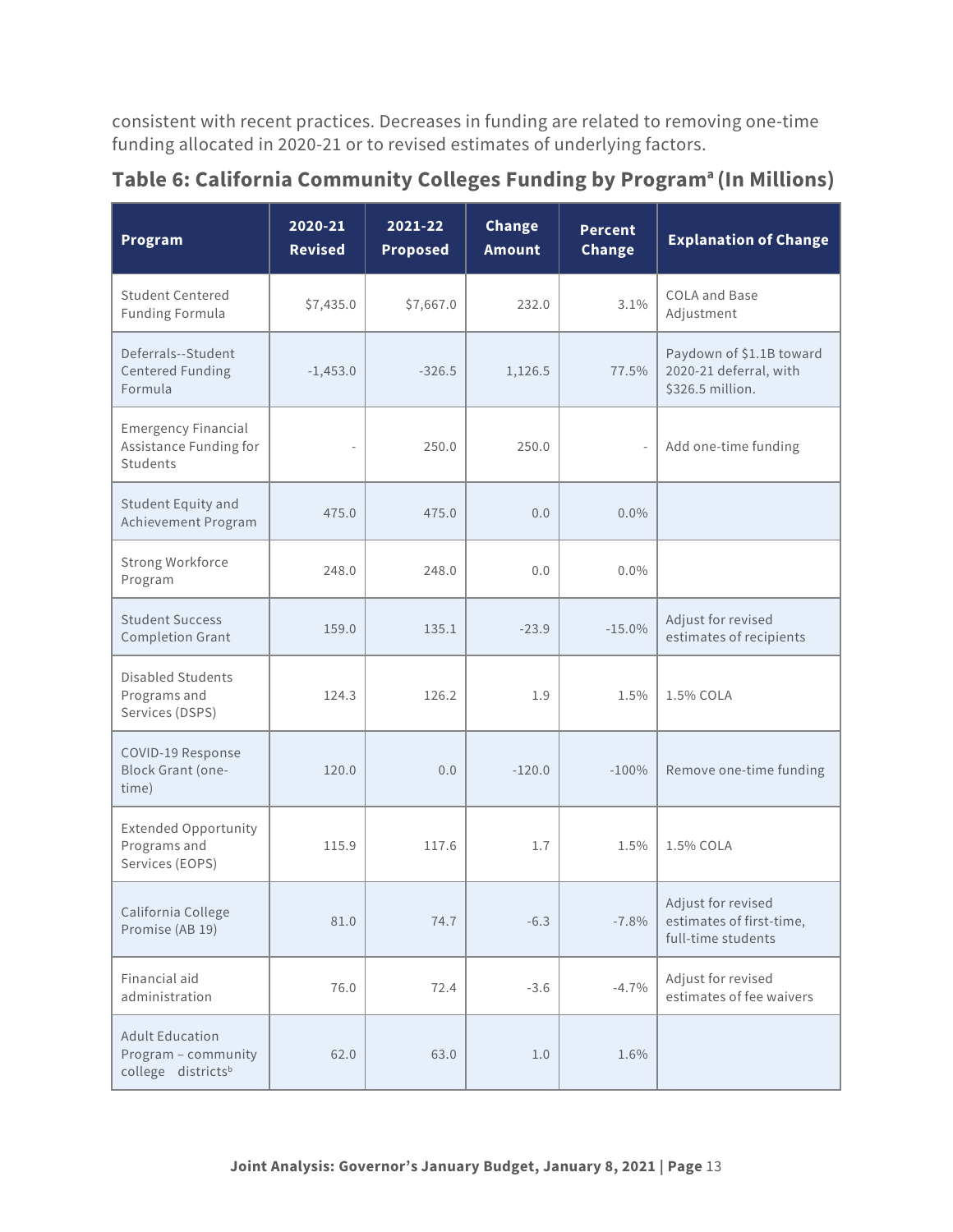| Full-time faculty<br>hiring                                   | 50.0 | 50.0 | 0.0   | $0.0\%$ |                                                                             |
|---------------------------------------------------------------|------|------|-------|---------|-----------------------------------------------------------------------------|
| CalWORKs student<br>services                                  | 46.9 | 47.6 | 0.7   | 1.5%    | 1.5% COLA                                                                   |
| Apprenticeship<br>(community college<br>districts)            | 44.0 | 45.0 | 1.0   | 2.3%    | Adjust for revised estimate<br>of related supplemental<br>instruction hours |
| Integrated technology                                         | 42.0 | 61.0 | 19.0  | 45.2%   | Augmentation for Online<br><b>Education Infrastructure</b><br>and CENIC     |
| Mandates Block Grant<br>and reimbursements                    | 33.4 | 33.7 | 0.3   | $0.9\%$ | Revised enrollment<br>estimates; funded at<br>\$30.61                       |
| Institutional<br>effectiveness initiative                     | 47.5 | 47.5 | 0.0   | $0.0\%$ |                                                                             |
| Part-time faculty<br>compensation                             | 25.0 | 25.0 | 0.0   | $0.0\%$ |                                                                             |
| Online education<br>initiative                                | 23.0 | 23.0 | 0.0   | $0.0\%$ |                                                                             |
| Economic and<br>Workforce<br>Development                      | 23.0 | 23.0 | 0.0   | $0.0\%$ |                                                                             |
| NextUp (foster youth<br>program)                              | 20.0 | 20.0 | 0.0   | $0.0\%$ |                                                                             |
| Cooperative Agencies<br>Resources for<br>Education (CARE)     | 16.8 | 17.1 | 0.3   | 1.7%    | 1.5% COLA                                                                   |
| California Online<br>Community College<br>(Calbright College) | 15.0 | 15.0 | 0.0   | $0.0\%$ |                                                                             |
| Lease revenue bond<br>payments                                | 13.0 | 13.0 | $0.0$ | $0.0\%$ |                                                                             |
| Nursing grants                                                | 13.0 | 13.0 | 0.0   | $0.0\%$ |                                                                             |
| Part-time faculty<br>office hours                             | 12.0 | 12.0 | 0.0   | $0.0\%$ |                                                                             |
| Immigrant legal<br>services through CDSS                      | 10.0 | 10.0 | 0.0   | $0.0\%$ |                                                                             |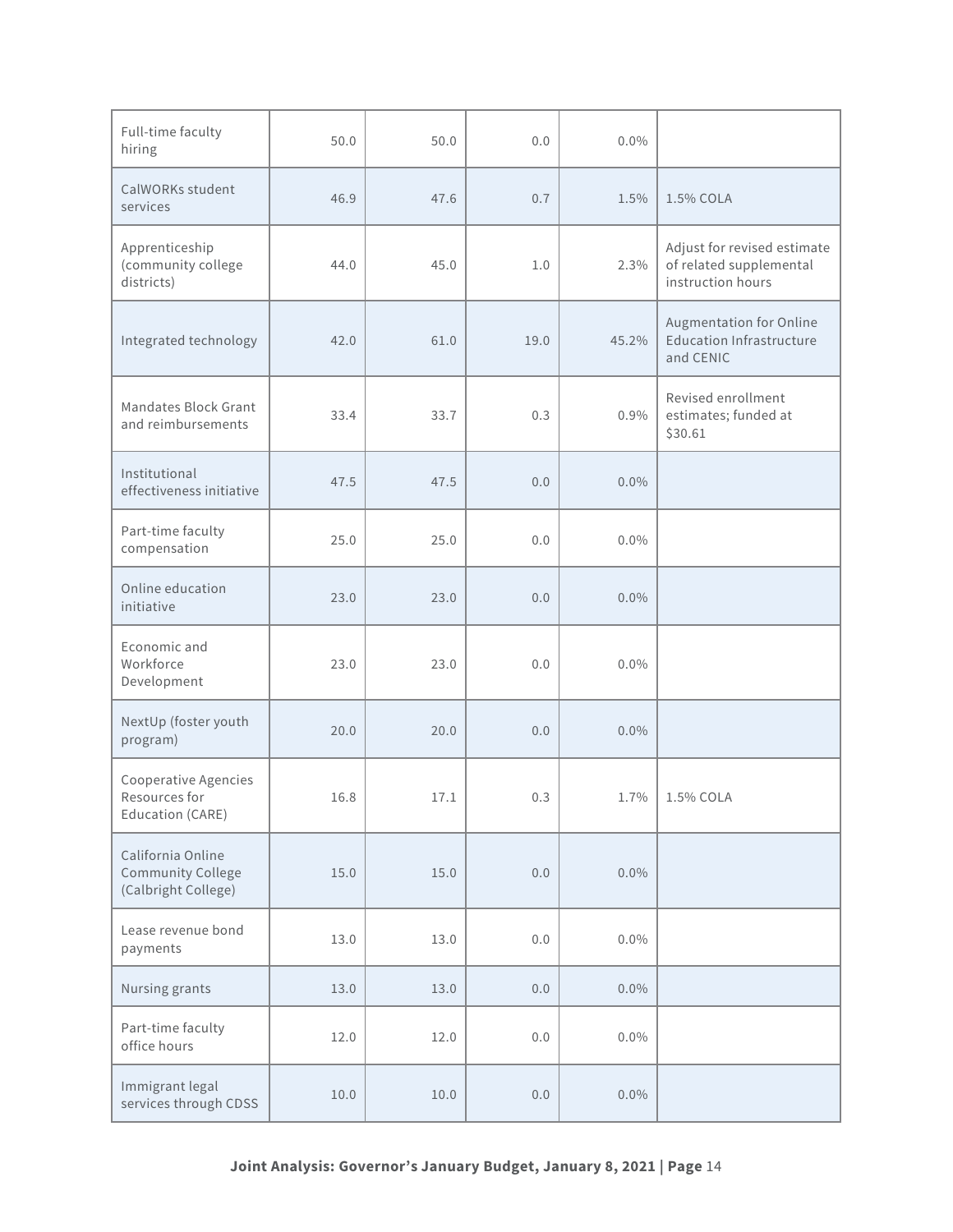| Veterans Resource<br>Centers                                          | 10.0      | 10.0      | 0.0       | $0.0\%$  |                                            |
|-----------------------------------------------------------------------|-----------|-----------|-----------|----------|--------------------------------------------|
| <b>Student Housing</b><br>Program                                     | 9.0       | 9.0       | 0.0       | $0.0\%$  |                                            |
| <b>Dreamer Resource</b><br>Liaisons                                   | 5.8       | 5.8       | 0.0       | $0.0\%$  |                                            |
| <b>Foster Parent</b><br><b>Education Program</b>                      | 6.0       | 6.0       | 0.0       | $0.0\%$  |                                            |
| Equal Employment<br>Opportunity Program                               | 4.2       | 2.8       | $-1.4$    | $-33.3%$ | Adjust for available EEO<br>fund resources |
| Childcare tax bailout                                                 | 4.0       | 4.1       | 0.1       | 1.5%     | 1.5% COLA                                  |
| Other <sup>c</sup>                                                    | 4.0       | 4.0       | 0.0       | $0.0\%$  |                                            |
| Umoja                                                                 | 2.6       | 2.6       | 0.0       | $0.0\%$  |                                            |
| Mathematics,<br>Engineering, Science<br>Achievement (MESA)            | 2.5       | 2.4       | 0.0       | $0.0\%$  |                                            |
| Puente Project                                                        | 2.0       | 2.0       | 0.0       | $0.0\%$  |                                            |
| Middle College High<br>School Program                                 | 1.8       | 1.8       | 0.0       | $0.0\%$  |                                            |
| Deferred maint. and<br>instructional equip.<br>(one-time)             | 0.0       | 0.0       | 0.0       | $0.0\%$  |                                            |
| Student Technological<br>Access and Mental<br><b>Health Resources</b> |           | 30.0      | 30.0      |          | Adds ongoing funding                       |
| <b>Basic Needs for Food</b><br>and Housing<br>Insecurity (one-time)   |           | 100.0     | 100.0     |          | Adds one-time funding                      |
| <b>CCC Retention and</b><br><b>Enrollment Strategies</b>              |           | 20.0      | 20.0      |          | Adds one-time funding                      |
| <b>Instructional Materials</b><br>for Dual Enrollment<br>(one-time)   |           | $5.0$     | 5.0       |          | Adds one-time funding                      |
| <b>Total</b>                                                          | \$8,259.8 | \$9,501.1 | \$1,241.3 | 15%      |                                            |

*a Table reflects total programmatic funding for the system, including amounts from prior years available for use in the years displayed.*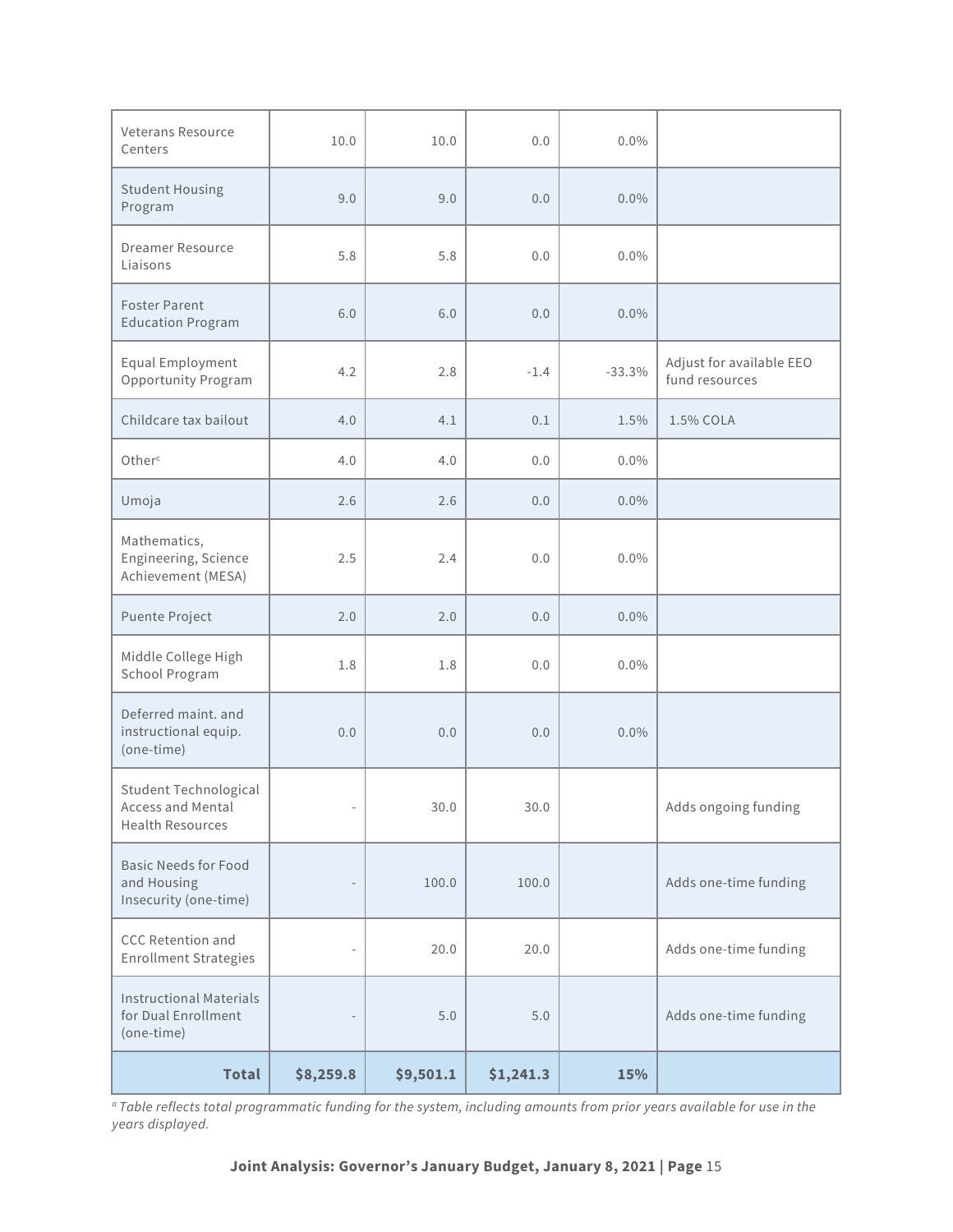*b Excludes share ultimately received by community college districts through the Adult Education Block Grant. For the overall adult education program in 2021-22 (including \$5 million to develop a unified data set and \$1 million for technical assistance), \$428 million (77%) is distributed through school district fiscal agents or funded directly to school districts and K-12 agencies, and \$127 million (23%) is distributed by community college district fiscal agents or funded directly to community college districts.*

*c Other programs include Academic Senate, transfer, FCMAT, and part-time faculty health insurance.*

#### CAPITAL OUTLAY

**Bond Funding for Continuing and New Projects.** The Budget Act includes \$355.8 million in capital outlay funding from Proposition 51, approved by voters in 2016. The funding is to support the construction phase for 17 continuing projects (\$353.6 million) and the preliminary plans and working drawings phase for one new project (\$2.2 million), as listed in Table 7. Over the next few months, as districts obtain State approval of their Preliminary Plans/Working Drawings package, the Governor's Budget will likely include them as a continuing project.

## **Table 7: Governor's Proposed Capital Outlay Projects in the California Community Colleges (In Millions)**

| <b>District, College</b>                    | Project                                                      | 2021-22<br><b>State Cost</b> | 2021-22<br><b>Total Cost</b> | <b>All Years</b><br><b>State Cost</b> | <b>All Years</b><br><b>Total Cost</b> |  |  |  |
|---------------------------------------------|--------------------------------------------------------------|------------------------------|------------------------------|---------------------------------------|---------------------------------------|--|--|--|
| <b>NEW PROJECTS</b>                         |                                                              |                              |                              |                                       |                                       |  |  |  |
| Riverside, Norco<br>College                 | <b>Center for Human</b><br>Performance and<br>Kinesiology    | \$2.162                      | \$2.702                      | \$27.075                              | \$33.843                              |  |  |  |
| <b>CONTINUING PROJECTS</b>                  |                                                              |                              |                              |                                       |                                       |  |  |  |
| Cerritos, Cerritos<br>College               | <b>Health Sciences</b><br>Building #26<br>Renovation         | 11.512                       | 22.470                       | 12.566                                | 24.577                                |  |  |  |
| Chaffey, Chino<br>Campus                    | <b>Instructional Building</b><br>1                           | 11.764                       | 23.164                       | 12.715                                | 25.065                                |  |  |  |
| Kern, Delano<br>Center                      | Learning Resource<br>Center Multi-Purpose<br><b>Building</b> | 14.411                       | 28.909                       | 15.602                                | 31.312                                |  |  |  |
| Kern, Porterville<br>College                | <b>Allied Health Building</b>                                | 9.743                        | 19.373                       | 10.578                                | 21.041                                |  |  |  |
| Long Beach,<br>Liberal Arts<br>Campus       | Music/Theatre<br>Complex (Building<br>G&H)                   | 20.609                       | 40.460                       | 22.290                                | 43.822                                |  |  |  |
| Los Angeles, Los<br>Angeles City<br>College | Theater Arts<br>Replacement                                  | 14.124                       | 28.040                       | 15.236                                | 30.285                                |  |  |  |
| Los Rios, American<br><b>River College</b>  | <b>Technical Building</b><br>Modernization                   | 28.647                       | 54.121                       | 29.905                                | 58.312                                |  |  |  |
| Los Rios, Folsom<br>Lake College            | <b>Instructional Buildings</b><br>Phase 2.1                  | 29.494                       | 55.179                       | 30.774                                | 59.446                                |  |  |  |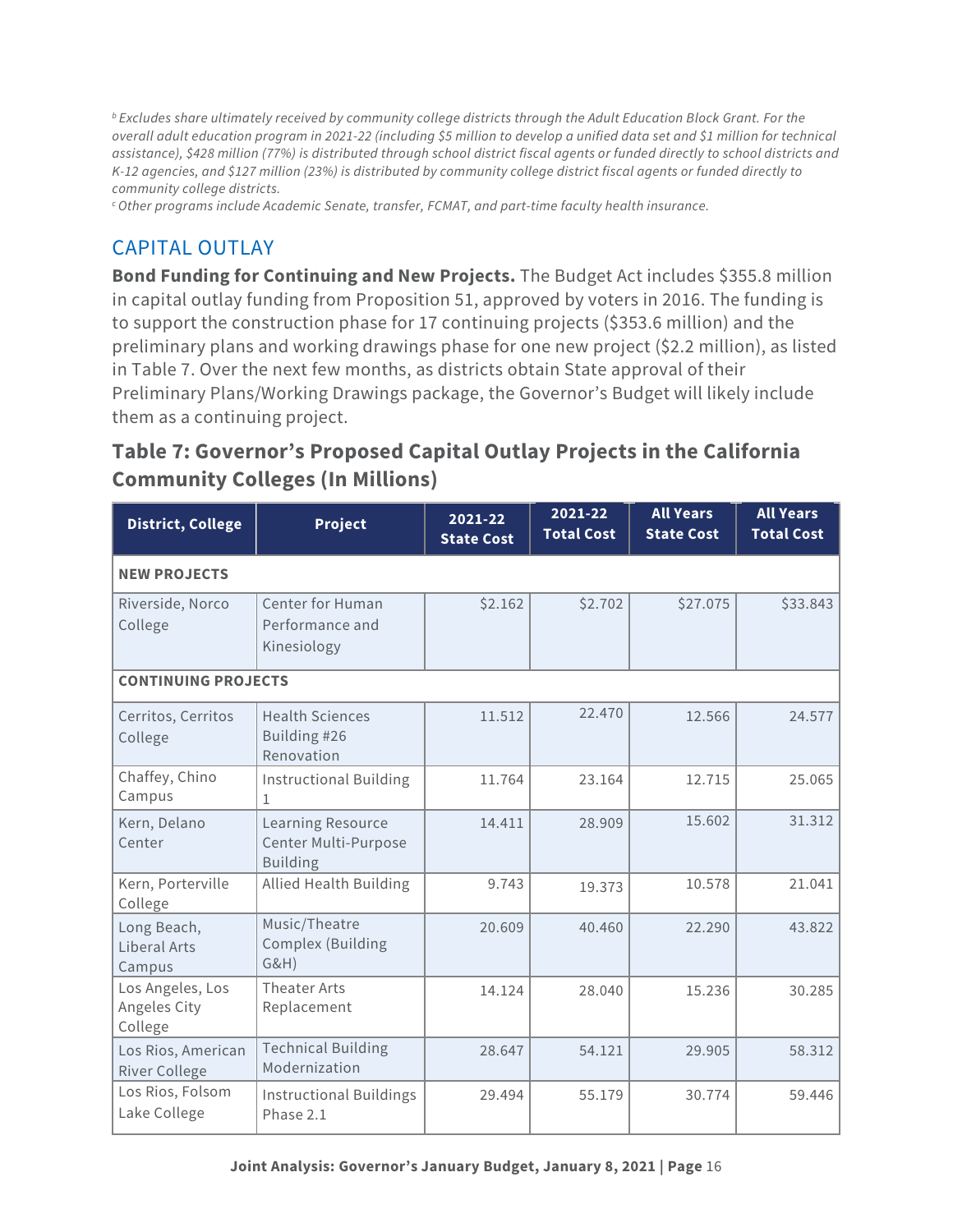| Los Rios, Natomas<br><b>Education Center</b>        | Natomas Center Phase<br>$2$ and $3$                      | 27.632    | 37.890    | 28.518    | 40.625    |
|-----------------------------------------------------|----------------------------------------------------------|-----------|-----------|-----------|-----------|
| Peralta, College of<br>Alameda                      | Replacement of<br>Buildings B and E<br>(Auto and Diesel) | 15.291    | 30.164    | 16.569    | 32.719    |
| Peralta, Laney<br>College                           | <b>Modernize Theatre</b><br><b>Building</b>              | 7.290     | 23.423    | 7.999     | 25.696    |
| Peralta, Merritt<br>College                         | Horticulture Building<br>Replacement                     | 9.034     | 20.192    | 9.789     | 21.880    |
| Redwoods, College<br>of the Redwoods                | <b>Physical Education</b><br>Replacement                 | 63.839    | 63.839    | 69.218    | 69.218    |
| San Bernardino,<br>San Bernardino<br>Valley College | <b>Technical Building</b><br>Replacement                 | 31.422    | 68.960    | 33.735    | 74.134    |
| Santa Barbara,<br>Santa Barbara City<br>College     | <b>Physical Education</b><br>Replacement                 | 32.521    | 40.719    | 35.072    | 43.926    |
| Santa Monica,<br>Santa Monica<br>College            | Arts Complex<br>Consolidation                            | 9.821     | 19.307    | 10.614    | 20.892    |
| Yuba, Woodland<br>College                           | Performing Arts<br>Facility                              | 16.472    | 38.758    | 17.899    | 41.664    |
| <b>Total</b>                                        |                                                          | \$355.788 | \$617.670 | \$406.154 | \$698.457 |

#### STATE OPERATIONS

The Chancellor's Office provides system leadership and oversight to the system, administers dozens of systemwide programs, and manages day-to-day operations of the system. The office is involved in implementing several recent initiatives including guided pathways, basic skills reforms and a new apportionment funding formula. In addition, the Chancellor's Office provides technical assistance to districts and conducts regional and statewide professional development activities. The current-year (2020-21) budget provides \$19.3 million in non-Proposition 98 General Fund and \$11 million in special funds and reimbursements for Chancellor's Office operations.

The Governor's Budget for 2021-22 provides \$600,000 in one-time funds to the Chancellor's Office for the coordination of systemwide antiracism initiatives and for the implementation of the new ethnic studies requirement in the CSU (AB 1460). The budget makes no other significant adjustments to state operations, and maintains the same number of positions, resulting in total budgeted resources for the Chancellor's Office of \$31.3 million in 2021-22 (including \$19.7 million in General Fund).

# **Local Budgets and State Requirements**

#### Budget Planning and Forecasting

Based on the information used in developing the state budget, it would be reasonable for districts to plan their budgets using information shown in Table 8 below.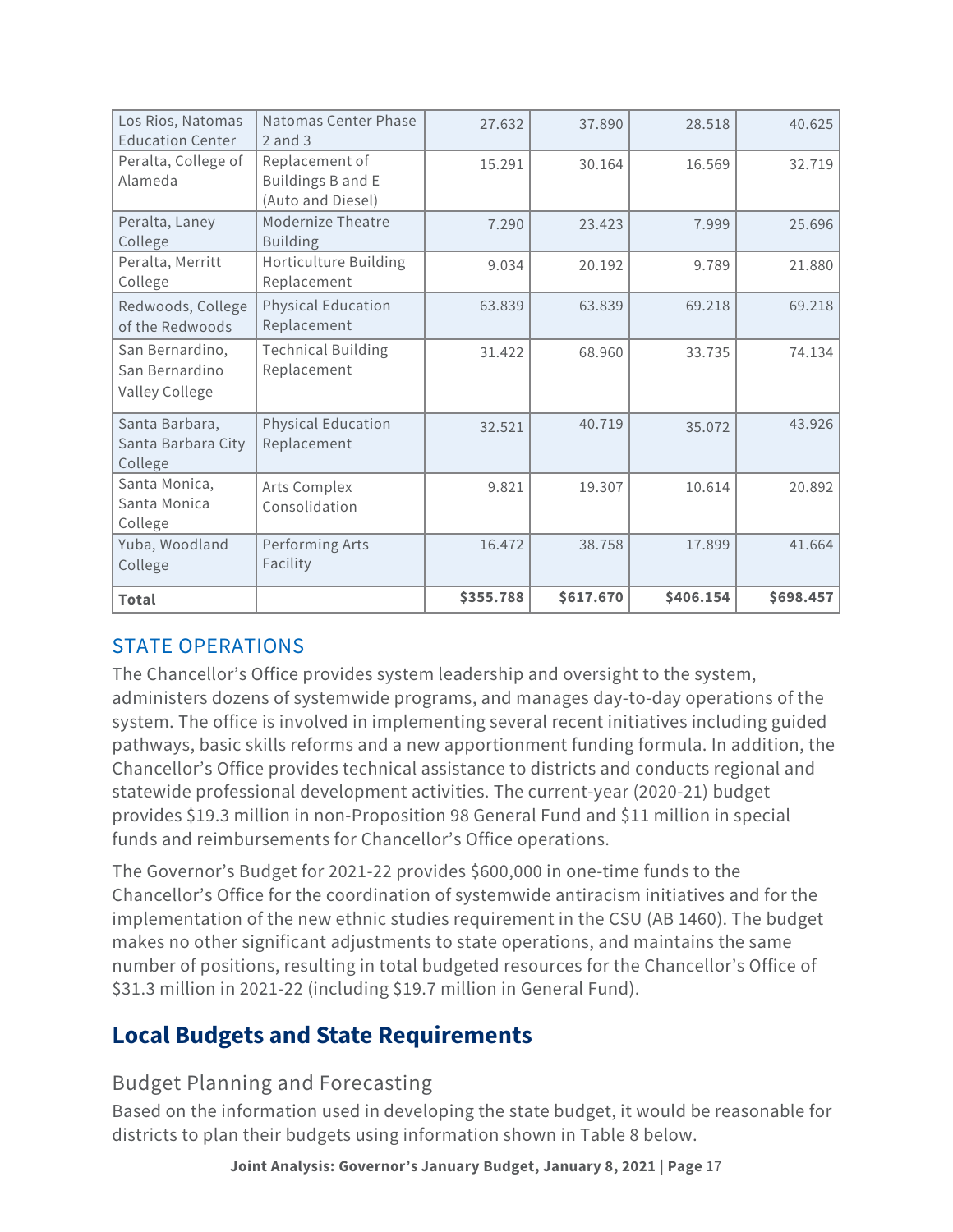#### **Table 8: Planning Factors for Proposed 2021-22 Budget**

| l Factor                                                                     | 2019-20  | 2020-21  | 2021-22 |
|------------------------------------------------------------------------------|----------|----------|---------|
| Cost-of-living adjustment (COLA)                                             | 3.26%    | $0.00\%$ | 1.50%   |
| State Lottery funding per FTES <sup>a</sup>                                  | \$191.00 | \$199.00 |         |
| Mandated Costs Block Grant funding per FTES                                  | \$30.16  | \$30.16  | \$30.16 |
| RSI reimbursement per hour                                                   | \$6.45   | \$6.44   | \$6.54  |
| Financial aid administration per<br><b>College Promise Grant</b>             | \$0.91   | \$0.91   | \$0.91  |
| Public Employees' Retirement System (CalPERS)<br>employer contribution rates | 19.72%   | 20.70%   | 23.00%  |
| State Teachers' Retirement System (CalSTRS)<br>employer contribution rates   | 17.10%   | 16.15%   | 15.92%  |

<sup>a</sup> 2021-22 estimate not available

#### State Requirements for District Budget Approval

Existing law requires the governing board of each district to adopt an annual budget and financial report that shows proposed expenditures and estimated revenues by specified deadlines. Financial reporting deadlines are shown in Table 9.

#### **Table 9: Standard Financial Reporting Deadlines in Place for 2021-22**

| <b>Activity</b>                                                                                                        | <b>Regulatory</b><br><b>Due Date</b> | <b>Title 5</b><br><b>Section</b> |
|------------------------------------------------------------------------------------------------------------------------|--------------------------------------|----------------------------------|
| Submit tentative budget to county officer.                                                                             | July 1, 2021                         | 58305(a)                         |
| Make available for public inspection a statement of prior year receipts<br>and expenditures and current year expenses. | September 15, 2021                   | 58300                            |
| Hold a public hearing on the proposed budget. Adopt a final budget.                                                    | September 15, 2021                   | 58301<br>58305(c)                |
| Complete the adopted annual financial and budget report and make<br>public.                                            | September 30, 2021                   | 58305(d)                         |
| Submit an annual financial and budget report to Chancellor's Office.                                                   | October 10, 2021                     | 58305(d)                         |
| Submit an audit report to the Chancellor's Office.                                                                     | December 31, 2021                    | 59106                            |

If the governing board of any district fails to develop a budget as described, the chancellor may withhold any apportionment of state or local money to the district for the current fiscal year until the district makes a proper budget. These penalties are not imposed on a district if the chancellor determines that unique circumstances made it impossible for the district to comply with the provisions or if there were delays in the adoption of the annual state budget.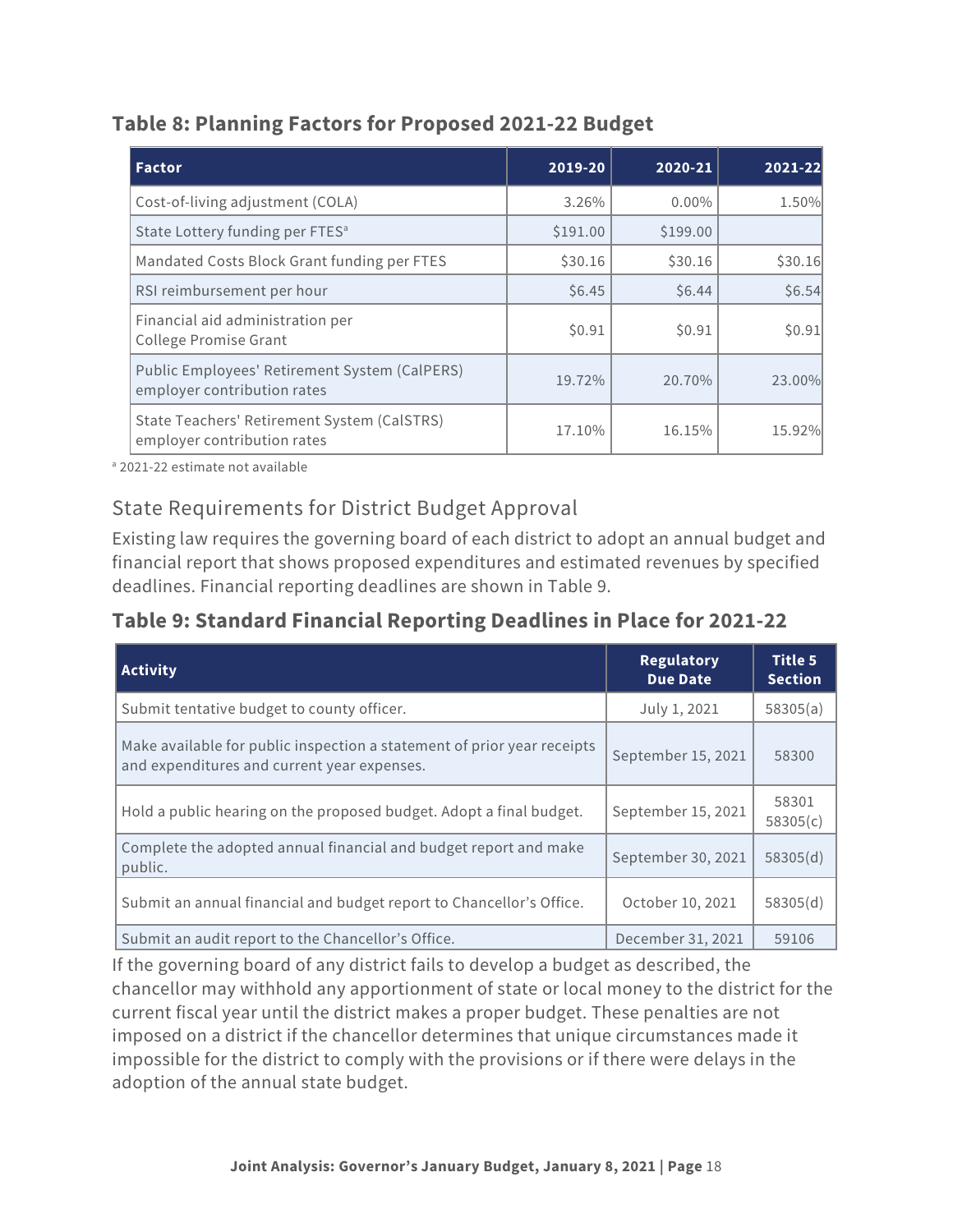The total amount proposed for each major classification of expenditures is the maximum amount that may be expended for that classification for the fiscal year. Through a resolution, the governing board may make budget adjustments or authorize transfers from the reserve for contingencies to any classification (with a two-thirds vote) or between classifications (with a majority vote).

### State Requirements Related to Expenditures

State law includes two main requirements for districts' use of apportionments. The Chancellor's Office monitors district compliance with both requirements and annually updates the Board of Governors.

**Full-Time Faculty Obligation.** State law sets a goal that 75% of instructional hours in each district should be taught by full-time faculty. Each district has a baseline reflecting the number of full-time faculty in 1988-89. Each year, if the Board of Governors determines that adequate funds exist in the budget, districts are required to increase their base number of full-time faculty over the prior year in proportion to the amount of growth in funded credit full-time equivalent students. The target number of faculty is called the Faculty Obligation Number (FON). An additional increase to the FON is required when the budget includes funds specifically for the purposes of increasing the full-time faculty percentage. The chancellor is required to assess a penalty for a district that does not meet its FON for a given year. The Board of Governors, at their November 2020 meeting, determined that the Budget Act of 2020 does not provide adequate funding to support full implementation of districts' full-time faculty hiring obligations for Fall 2021. As a result, districts must continue to report actual full-time and part-time faculty data to the Chancellor's Office. While penalties are deferred and not waived, the Chancellor's Office will continue to calculate and publish FON data for the system.

**Fifty Percent Law.** A second requirement related to budget levels is a statutory requirement that each district spend at least half of its Current Expense of Education each fiscal year for salaries and benefits of classroom instructors. Under existing law, a district may apply for an exemption under limited circumstances.

# **Next Steps**

For more information throughout the budget process, please visit the Budget News section of the Chancellor's Office website:

[https://www.cccco.edu/About-Us/Chancellors-Office/Divisions/College-Finance-and-](https://www.cccco.edu/About-Us/Chancellors-Office/Divisions/College-Finance-and-Facilities-Planning/Budget-News)[Facilities-Planning/Budget-News](https://www.cccco.edu/About-Us/Chancellors-Office/Divisions/College-Finance-and-Facilities-Planning/Budget-News)

# **Appendices**

Please see the following pages for supplemental information:

- Appendix A: Overview of the State Budget Process
- Appendix B: Board of Governors' Budget and Legislative Request Compared to Governor's Budget Proposal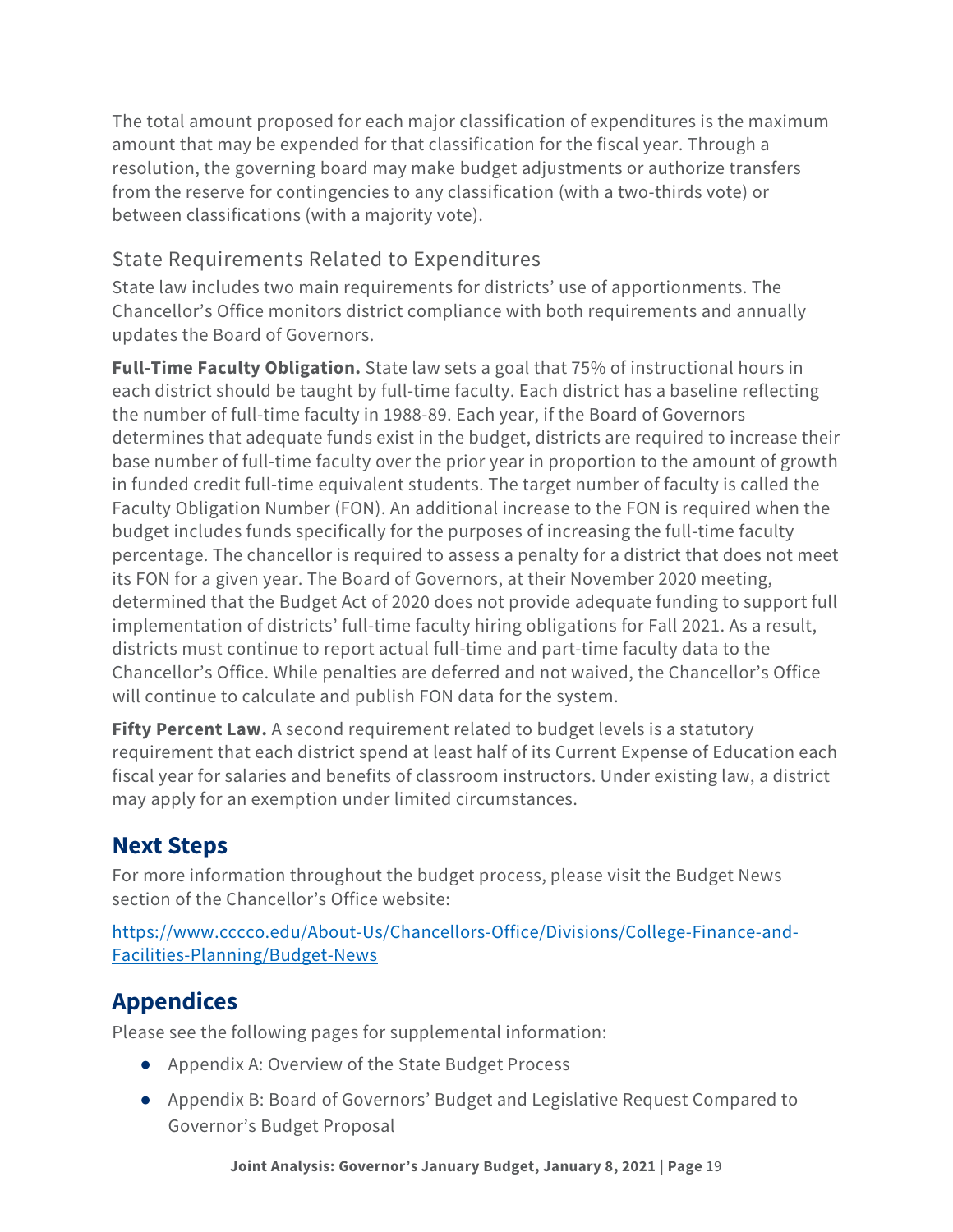- Appendix C: Districts' Fiscal Health
- Appendix D: Glossary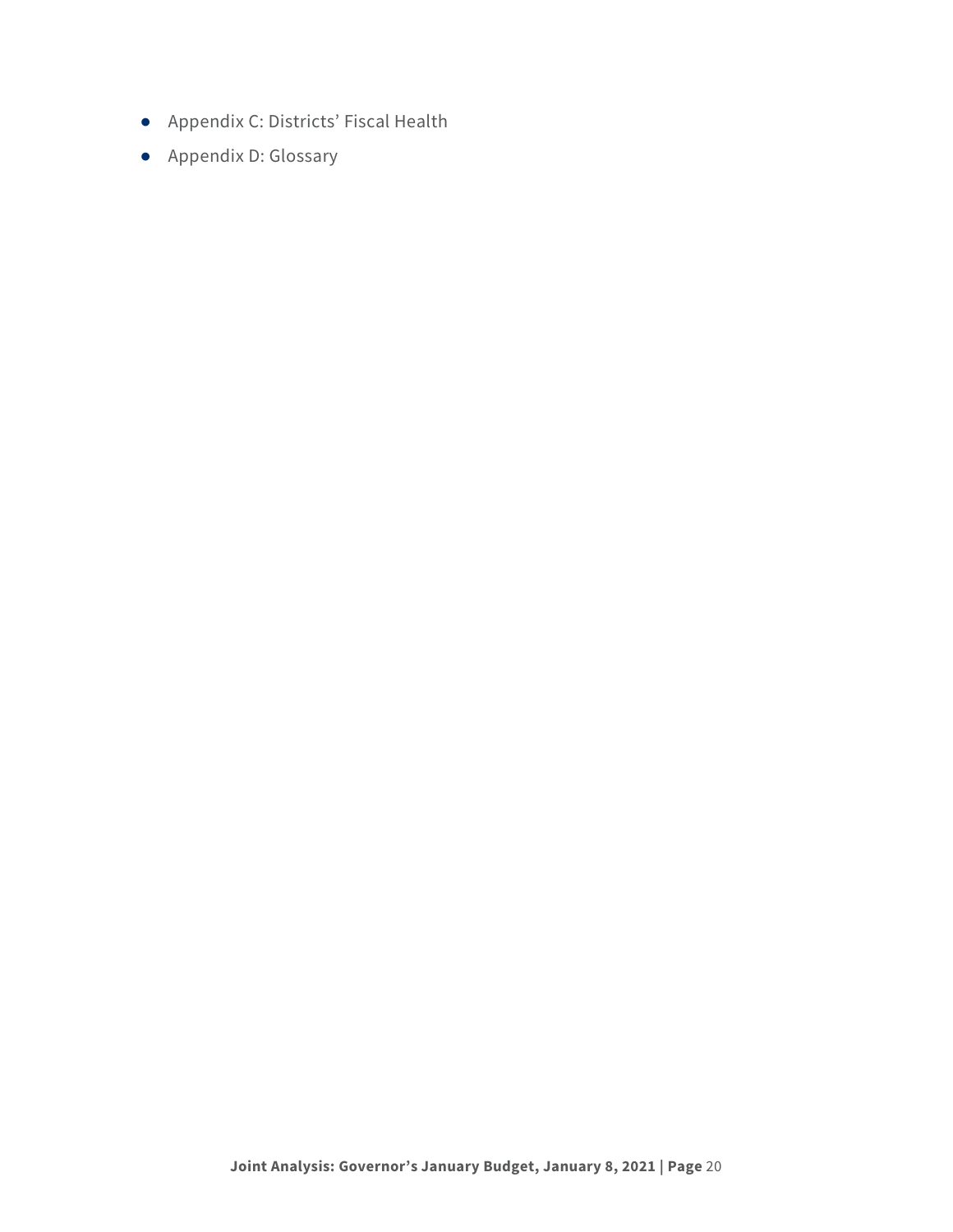## **Appendix A: Overview of the State Budget Process**

The Governor and the Legislature adopt a new budget every year. The Constitution requires a balanced budget such that, if proposed expenditures exceed estimated revenues, the Governor is required to recommend changes in the budget. The fiscal year runs from July 1 through June 30.

**Governor's Budget Proposal.** The California Constitution requires that the Governor submit a budget to the Legislature by January 10 of each year. The Director of Finance, who functions as the chief financial advisor to the Governor, directs the preparation of the Governor's Budget. The state's basic approach is incremental budgeting, estimating first the costs of existing programs and then adjusting those program levels. By law, the chairs of the budget committees in each house of the Legislature—the Senate Budget and Fiscal Review Committee and the Assembly Budget Committee—introduce bills reflecting the Governor's proposal. These are called budget bills, and the two budget bills are identical at the time they are introduced.

**Related Legislation.** Some budget changes require that changes be made to existing law. In these cases, separate bills—called "trailer bills"—are considered with the budget. By law, all proposed statutory changes necessary to implement the Governor's Budget are due to the Legislature by February 1.

**Legislative Analyses**. Following the release of the Governor's Budget in January, the LAO begins its analyses of and recommendations on the Governor's proposals. These analyses, each specific to a budget area (such as higher education) or set of budget proposals (such as transportation proposals), typically are released beginning in mid-January and continuing into March.

**Governor's Revised Proposals.** Finance proposes adjustments to the January budget through "spring letters." Existing law requires Finance to submit most changes to the Legislature by April 1. Existing law requires Finance to submit, by May 14, revised revenue estimates, changes to Proposition 98, and changes to programs budgeted based on enrollment, caseload, and population. For that reason, the May Revision typically includes significant changes for the California Community Colleges budget. Following release of the May Revision, the LAO publishes additional analyses evaluating new and amended proposals.

**Legislative Review.** The budget committees assign the items in the budget to subcommittees, which are organized by areas of state government (e.g., education). Many subcommittees rely heavily on the LAO analyses in developing their hearing agendas. For each January budget proposal, a subcommittee can adopt, reject, or modify the proposal. Any January proposals not acted on remain in the budget by default. May proposals, in contrast, must be acted on to be included in the budget. In addition to acting on the Governor's budget proposals, subcommittees also can add their own proposals to the budget.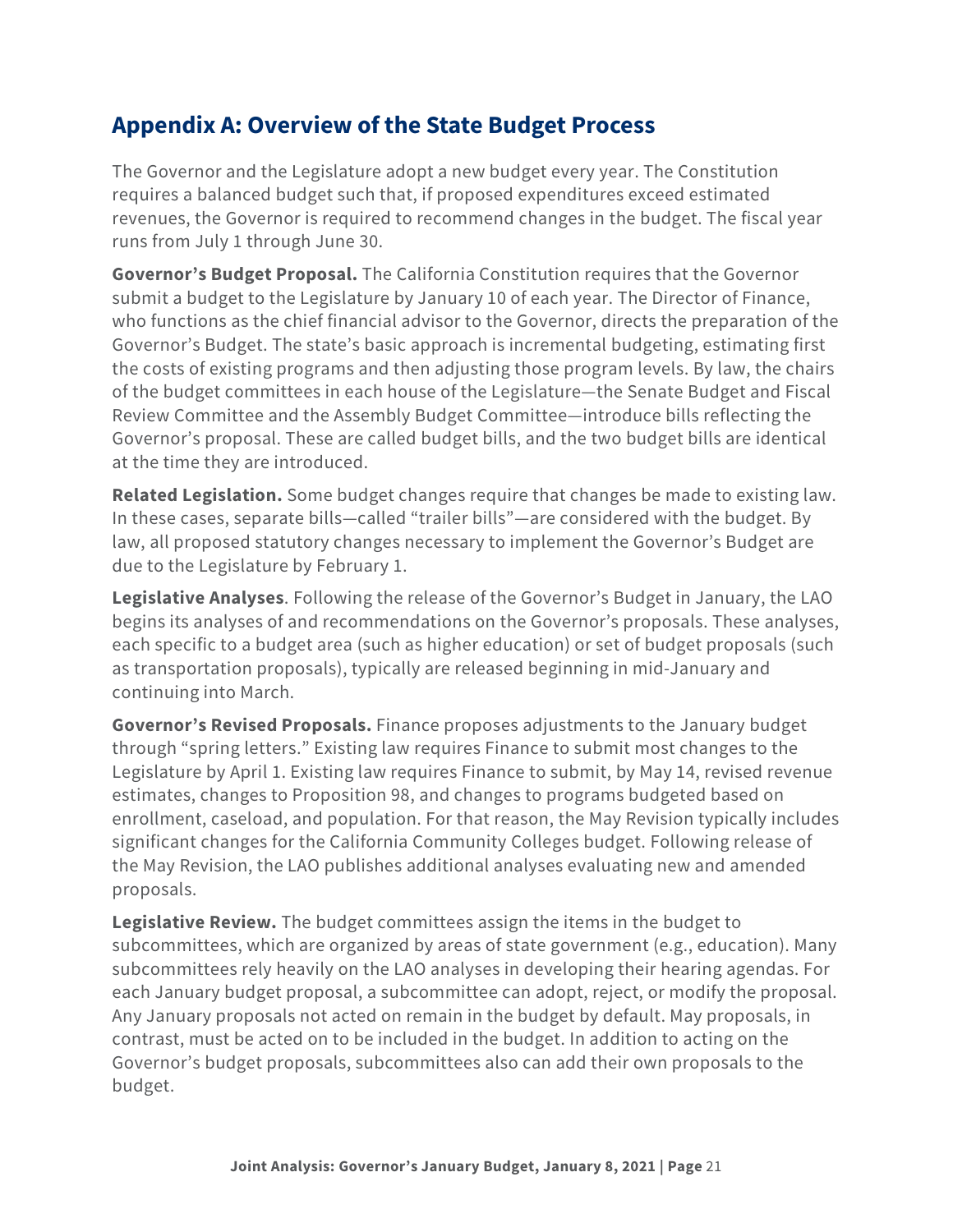When a subcommittee completes its actions, it reports its recommendations back to the full committee for approval. Through this process, each house develops a version of the budget that is a modification of the Governor's January budget proposal.

A budget conference committee is then appointed to resolve differences between the Senate and Assembly versions of the budget. The administration commonly engages with legislative leaders during this time to influence conference committee negotiations. The committee's report reflecting the budget deal between the houses is then sent to the full houses for approval.

**Budget Enactment**. Typically, the Governor has 12 days to sign or veto the budget bill. The Governor also has the authority to reduce or eliminate any appropriation included in the budget. Because the budget bill is an urgency measure, the bill takes effect as soon as it is signed.



#### **SEQUENCE OF THE ANNUAL STATE BUDGET PROCESS**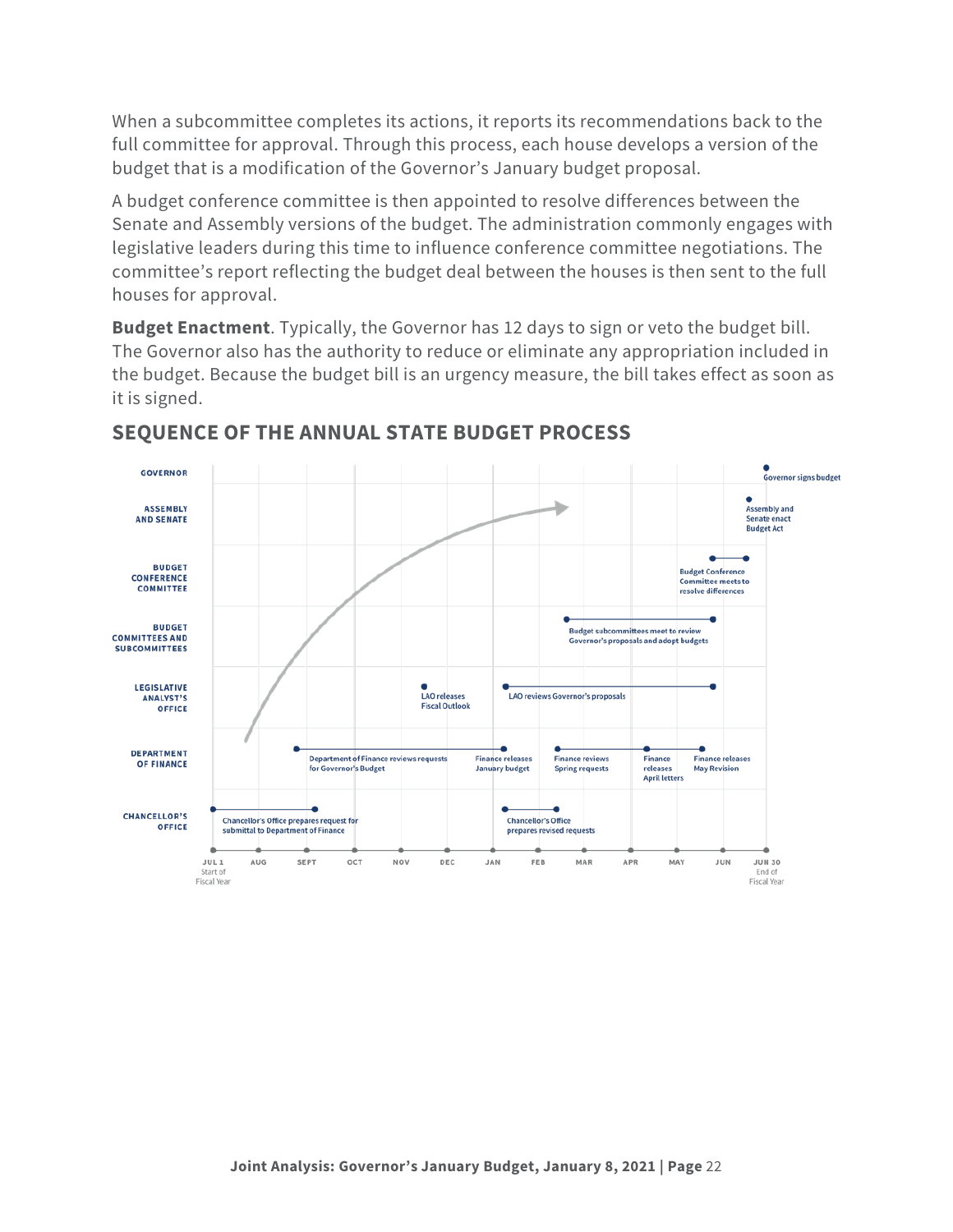# **Appendix B: Board of Governors' Budget and Legislative Request Compared to Governor's Budget Proposal**

| <b>Board of Governor's Request</b>                                                                                                                                                                                                                                                                                                                                              | <b>Governor's Budget Proposal</b>                                                                                                                                                                                                                                                                                                                                                                                                                                                                                                                                                                                                                                                                |  |  |
|---------------------------------------------------------------------------------------------------------------------------------------------------------------------------------------------------------------------------------------------------------------------------------------------------------------------------------------------------------------------------------|--------------------------------------------------------------------------------------------------------------------------------------------------------------------------------------------------------------------------------------------------------------------------------------------------------------------------------------------------------------------------------------------------------------------------------------------------------------------------------------------------------------------------------------------------------------------------------------------------------------------------------------------------------------------------------------------------|--|--|
| <b>Ongoing Investments</b>                                                                                                                                                                                                                                                                                                                                                      |                                                                                                                                                                                                                                                                                                                                                                                                                                                                                                                                                                                                                                                                                                  |  |  |
| Foundational Resources. \$150 million for a cost-of-<br>living adjustment (COLA) to the Student Centered<br>Funding Formula and to increase base resources to<br>meet growing cost obligations                                                                                                                                                                                  | Provides a COLA of 1.5% and 0.5% growth, and<br>defers \$326.5 million in 2021-22.                                                                                                                                                                                                                                                                                                                                                                                                                                                                                                                                                                                                               |  |  |
| Diversity, Equity, and Inclusion. \$60.4 million for<br>implementation of Faculty and Staff Diversity, Equity<br>and Inclusion Task Force recommendations, including<br>\$40 million for full-time faculty hiring, \$20 million to<br>expand district EEO implementation, and \$0.4 million<br>for Chancellor's Office positions to provide leadership<br>on EEO implementation | See one-time funding provided below.                                                                                                                                                                                                                                                                                                                                                                                                                                                                                                                                                                                                                                                             |  |  |
| Part-Time Faculty Support. \$15 million to support<br>programs for part-time faculty.                                                                                                                                                                                                                                                                                           | Instead, it provides \$20 million for faculty<br>professional development.                                                                                                                                                                                                                                                                                                                                                                                                                                                                                                                                                                                                                       |  |  |
| Online Education & Supports Infrastructure. \$31.5<br>million for online education and supports<br>infrastructure, including Canvas expansion, online<br>tutoring and proctoring, and online delivery of<br>counseling and mental health services                                                                                                                               | Provides \$10.6 million for online education<br>ecosystem and infrastructure.                                                                                                                                                                                                                                                                                                                                                                                                                                                                                                                                                                                                                    |  |  |
| <b>One-Time Investments</b>                                                                                                                                                                                                                                                                                                                                                     |                                                                                                                                                                                                                                                                                                                                                                                                                                                                                                                                                                                                                                                                                                  |  |  |
| Targeted Resources to Address Student Needs. \$50<br>million for student emergency support and<br>emergency response block grant to address costs<br>related to COVID-19 pandemic                                                                                                                                                                                               | An Early Action Package designed to go out in<br>spring 2021 reappropriates \$100 million for<br>emergency student financial assistance and \$20<br>million for student retention and (re)enrollment.<br>In the budget year, an additional \$150 million is<br>proposed for emergency financial assistance<br>grants along with \$100 million to address food<br>and housing insecurity. Also provides \$30 million<br>(ongoing) for targeted needs including mental<br>health and access to internet service and devices;<br>\$15 million to expand California Apprenticeship<br>Initiative \$20 million to expand work-based<br>learning; and \$15 million for Zero-Textbook Cost<br>pathways. |  |  |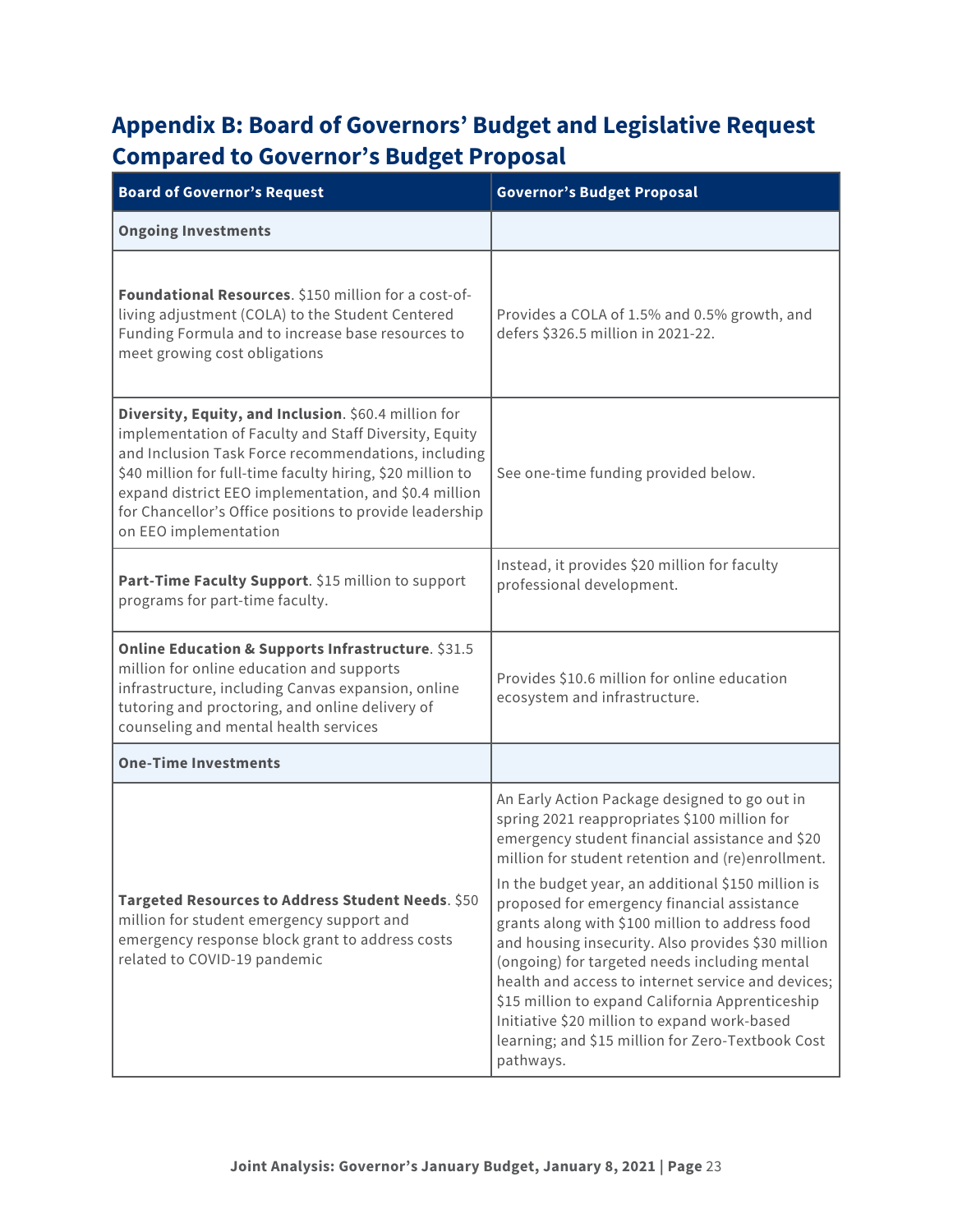| Diversity, Equity, and Inclusion. \$16.6 million for<br>implementation of Faculty and Staff Diversity, Equity<br>and Inclusion Task Force recommendations, including<br>\$15 million to establish a Statewide Pilot Fellowship<br>program to improve faculty diversity hiring, \$1 million<br>to modernize the California Community Colleges<br>Registry and add systemwide trainings, and \$0.6<br>million to implement AB 1460 | Provides \$600,000 to the Chancellor's Office for<br>the coordination of antiracism in curriculum and<br>for alignment of ethnic studies requirement for<br>transfer to CSU. |  |
|----------------------------------------------------------------------------------------------------------------------------------------------------------------------------------------------------------------------------------------------------------------------------------------------------------------------------------------------------------------------------------------------------------------------------------|------------------------------------------------------------------------------------------------------------------------------------------------------------------------------|--|
| <b>Non-Proposition 98 Investments</b>                                                                                                                                                                                                                                                                                                                                                                                            |                                                                                                                                                                              |  |
| Targeted Resources to Address Student Needs. \$10<br>million ongoing from Proposition 63 funds for<br>expansion of mental health services                                                                                                                                                                                                                                                                                        | See one-time Proposition 98 funding above.                                                                                                                                   |  |
| Cal Grant Reform. New Cal Grant framework that<br>focuses resources on the most financially vulnerable<br>students by basing aid on the total cost of<br>attendance, and on student need rather than the<br>institution the student is attending                                                                                                                                                                                 | Increases the number of competitive awards by<br>9,000 and establishes an award for foster youth.                                                                            |  |
| <b>Expansion of State Supports to Serve System</b><br>Needs. \$850,000 to support six positions at the<br>Chancellor's Office to provide additional capacity in<br>data and digital communication, oversight of grants<br>and contracts, and implementation of the "Call to<br>Action" to address structural racism                                                                                                              | Not funded.                                                                                                                                                                  |  |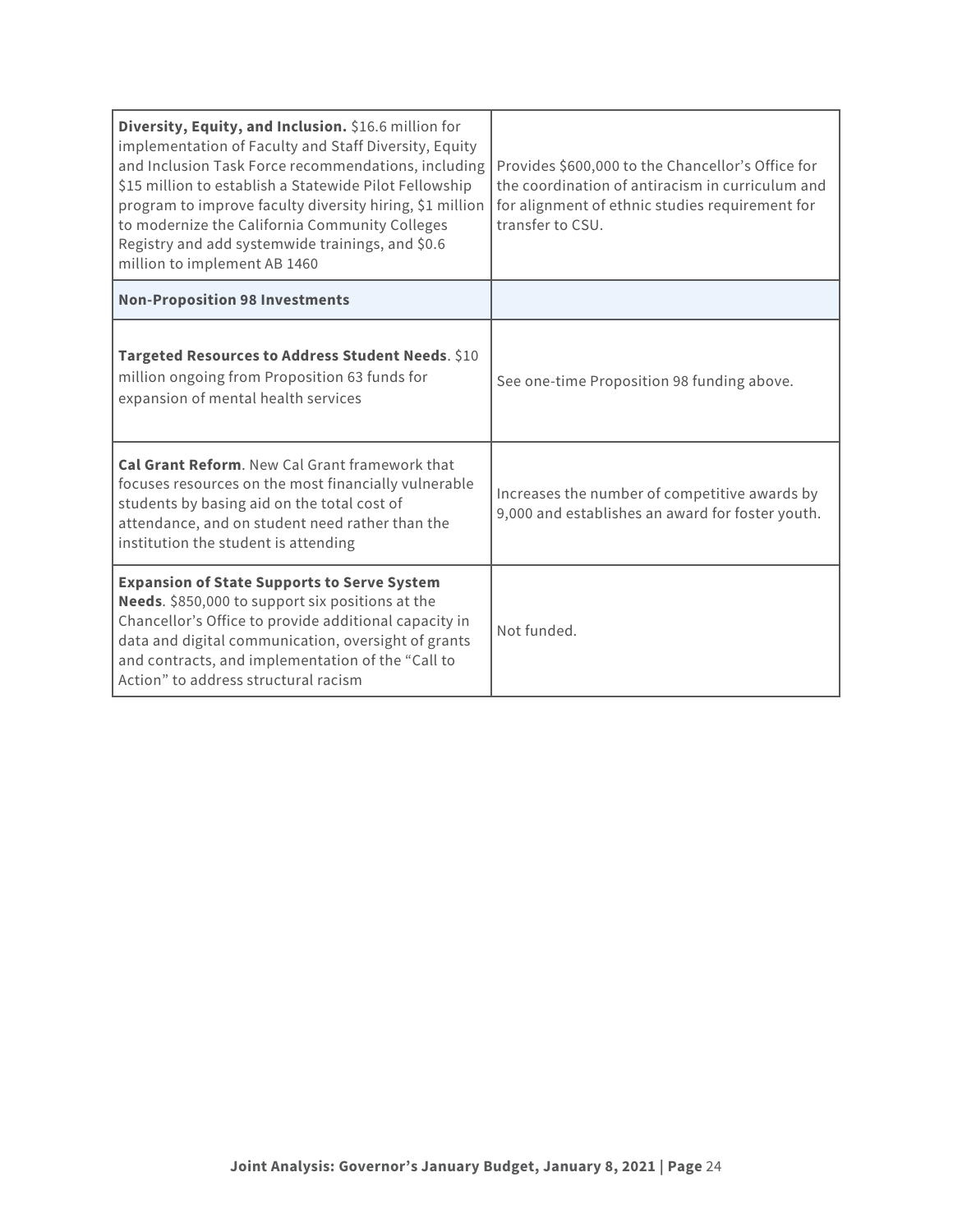# **Appendix C: Districts' Fiscal Health**

The Board of Governors has established standards for sound fiscal management and a process to monitor and evaluate the financial health of community college districts. These standards are intended to be progressive, with the focus on prevention and assistance at the initial level and more direct intervention at the highest level.

Under that process, each district is required to regularly report to its governing board the status of the district's financial condition and to submit quarterly reports to the Chancellor's Office. Based on these reports, the chancellor is required to determine if intervention is needed. Specifically, intervention may be necessary if a district's report indicates a high probability that, if trends continue unabated, the district will need an emergency apportionment from the state within three years or that the district is not in compliance with principles of sound fiscal management. The Chancellor's Office's intervention could include, but is not limited to, requiring the submission of additional reports, requiring the district to respond to specific concerns, or directing the district to prepare and adopt a plan for achieving fiscal stability. The chancellor also could assign a fiscal monitor or special trustee.

The Chancellor's Office's primary focus is the district's unrestricted general fund. The Chancellor's Office reviews the current, historical, and projected fund balances. Specifically, the Chancellor's Office assesses the unrestricted general fund balance as a percentage of all expenditures and other outgo of unrestricted general fund. The minimum prudent percentage of unrestricted general fund balance to all expenditures and other outgo of unrestricted general fund is 5%. This minimum prudent percentage is considered necessary to protect cash flow and respond to uncertainties.

Districts are strongly encouraged to regularly assess risks to their fiscal health. The Fiscal Crisis and Management Assistance Team has developed a Fiscal Health Risk Analysis for districts as a management tool to evaluate key fiscal indicators that may help measure a district's risk of insolvency in the current and two subsequent fiscal years.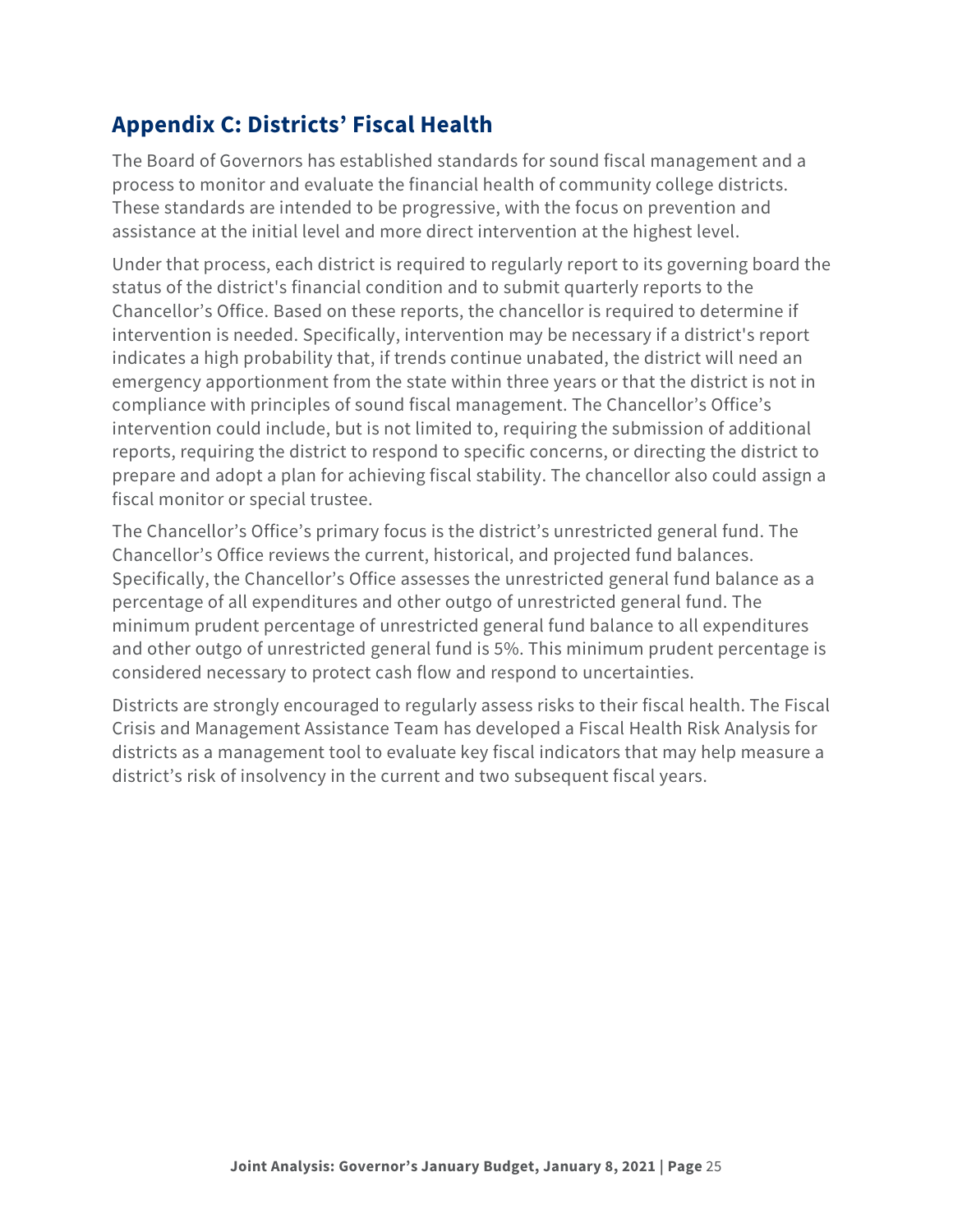# **Appendix D: Glossary**

**Appropriation:** Money set apart by legislation for a specific use, with limits in the amount and period during which the expenditure is to be recognized.

**Augmentation:** An increase to a previously authorized appropriation or allotment.

**Bond Funds:** Funds used to account for the receipt and disbursement of non-selfliquidating general obligation bond proceeds.

**Budget:** A plan of operation expressed in terms of financial or other resource requirements for a specific period.

**Budget Act (BA):** An annual statute authorizing state departments to expend appropriated funds for the purposes stated in the Governor's Budget, amended by the Legislature, and signed by the Governor.

**Budget Year (BY):** The next state fiscal year, beginning July 1 and ending June 30, for which the Governor's Budget is submitted (i.e., the year following the current fiscal year).

**Capital Outlay:** Expenditures that result in acquisition or addition of land, planning and construction of new buildings, expansion or modification of existing buildings, or purchase of equipment related to such construction, or a combination of these.

**Cost of Living Adjustment (COLA):** Increases provided in state-funded programs intended to offset the effects of inflation.

**Current Year (CY):** The present state fiscal year, beginning July 1 and ending June 30 (in contrast to past or future periods).

**Deferrals:** Late payments to districts when the state cannot meet its funding obligations. Deferrals allow districts to budget for more money than the state will provide in a given year. A district is permitted to spend as if there is no deferral. Districts typically rely on local reserves or loans to cover spending for the fiscal year.

**Department of Finance (DOF or Finance):** A state fiscal control agency. The Director of Finance is appointed by the Governor and serves as the chief fiscal policy advisor.

**Education Protection Account (EPA):** The Education Protection Account (EPA) was created in November 2012 by Proposition 30, the Schools and Local Public Safety Protection Act of 2012, and amended by Proposition 55 in November 2016. Of the funds in the account, 89 percent is provided to K-12 education and 11 percent to community colleges.

**Expenditure:** Amount of an appropriation spent or used.

**Fiscal Year (FY):** A 12-month budgeting and accounting period. In California state government, the fiscal year begins July 1 and ends the following June 30.

**Fund:** A legal budgeting and accounting entity that provides for the segregation of moneys or other resources in the State Treasury for obligations in accordance with specific restrictions or limitations.